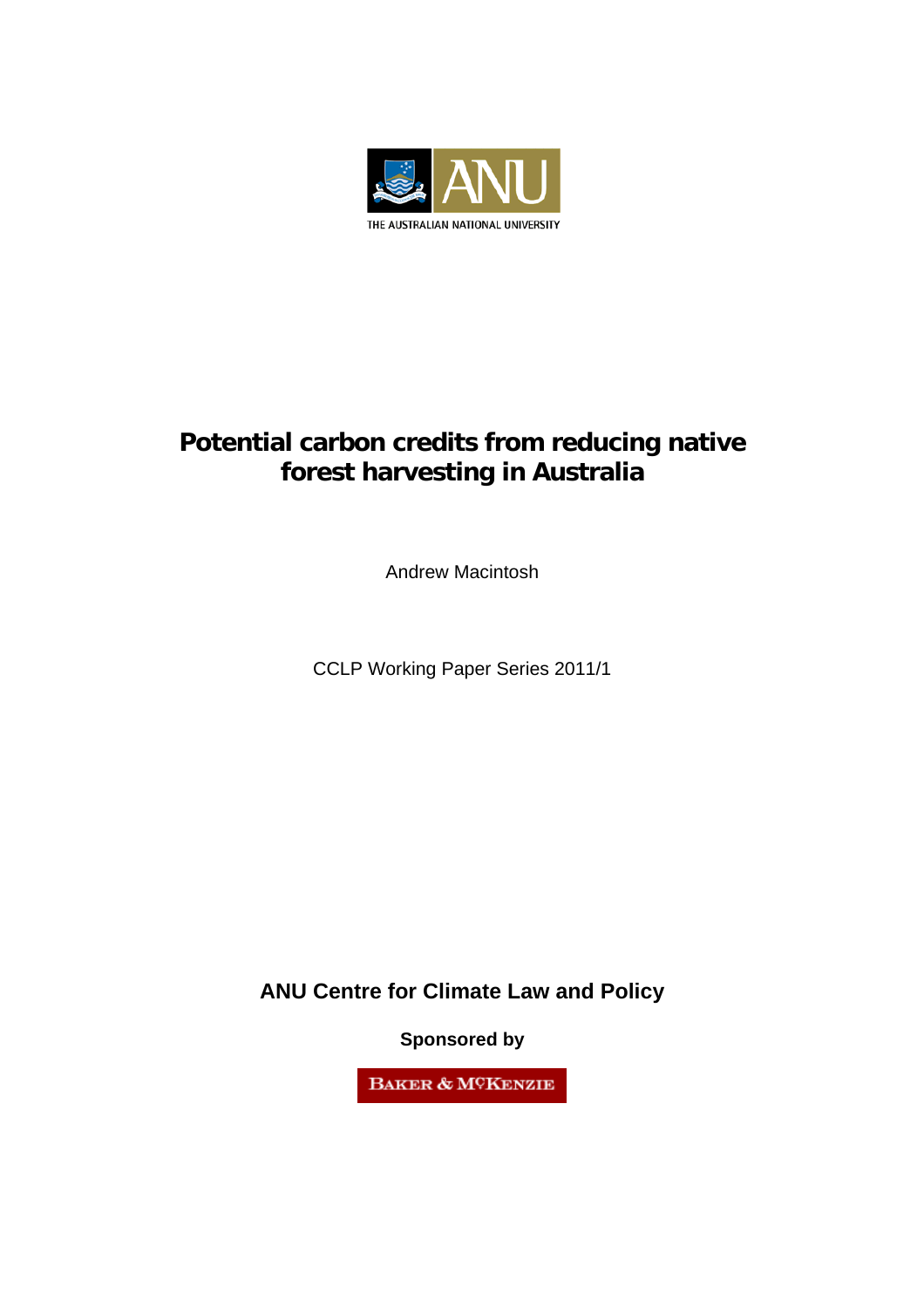# **About the ANU Centre for Climate Law and Policy**

The ANU Centre for Climate Law and Policy (CCLP) is part of the ANU College of Law. It was established in 2007 with the objective of providing a focal point for law and policy research related to climate change. The CCLP also runs courses in climate law and provides consulting services. Additional details of the CCLP can be found on its website: http://law.anu.edu.au/CCLP/.

The CCLP gratefully acknowledges the support of its founding sponsor, Baker & McKenzie.

# **CCLP Working Paper Series**

The CCLP Working Paper Series provides a forum for the presentation of initial findings from CCLP research projects. The publications are intended to facilitate the exchange of information on climate law and policy issues. Through this process, the CCLP hopes to improve its final research outputs.

# **CCLP Working Paper Series 2011/1 corresponding author:**

Andrew Macintosh Ph: 61 2 6125 3832 Email: macintosha@law.anu.edu.au

## **About Baker & McKenzie**

Baker & McKenzie provides sophisticated legal advice and services to the world's most dynamic global enterprises and has done so for more than 50 years. Our network of lawyers is amongst the world's most diverse and respected. We come from more than 60 countries and speak more than five dozen languages, including a common one, English. We are guided by a culture of integrity, personal responsibility, friendship and tenacious client service. Our unique approach enables clients to call upon more than 3,600 locally qualified, globally experienced lawyers in over 38 countries. We deliver the broad scope of quality legal services required to respond to any business need —consistently, confidently and with sensitivity for cultural, social and legal practice differences.

For more information about Baker & McKenzie, including details of its climate practice, please visit: www.bakernet.com.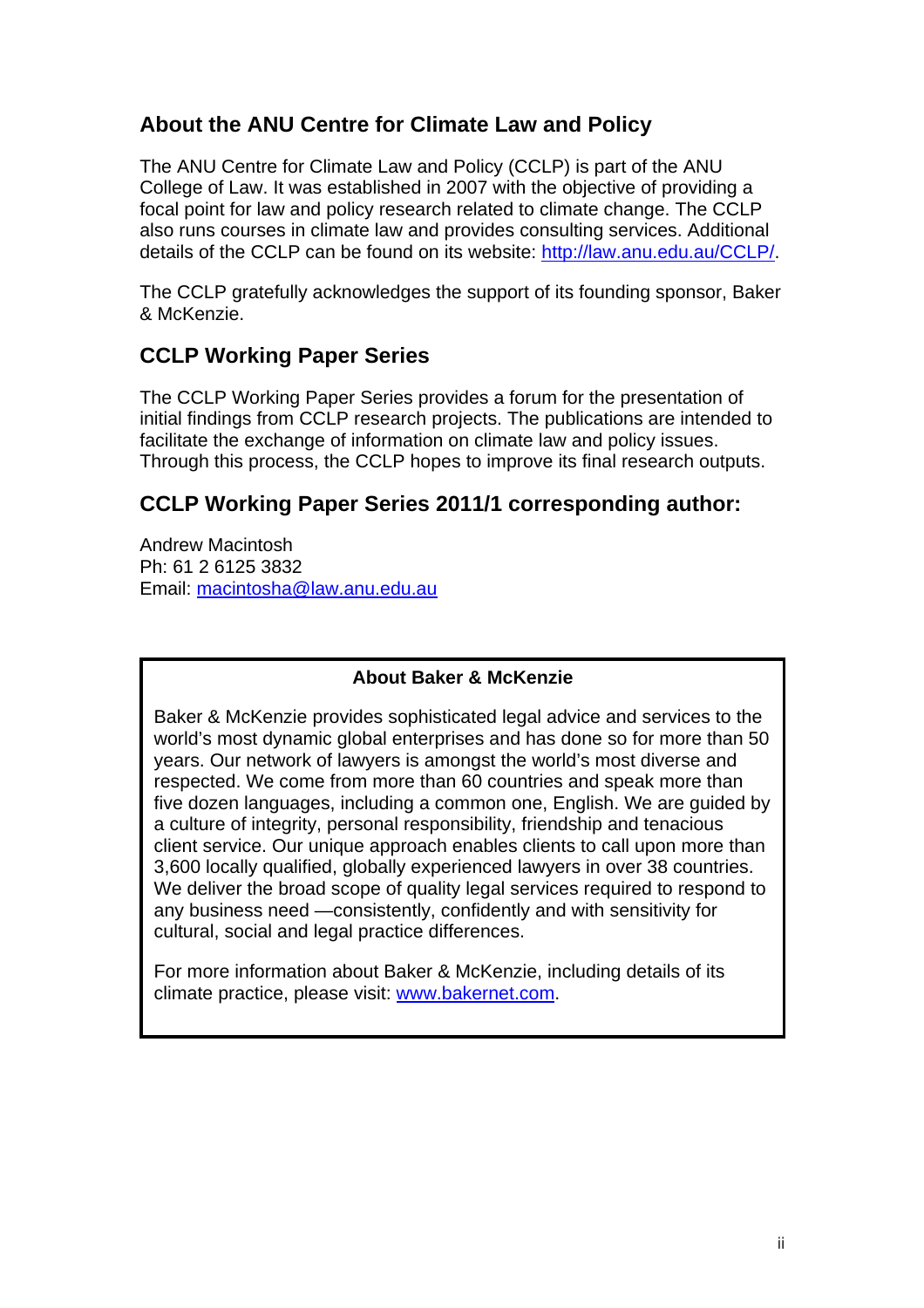# **1. Introduction**

 $\overline{a}$ 

Australia has undertaken to reduce its greenhouse gas emissions by between 5%-25% on 2000 levels by 2020. To meet the 5% target, it has been estimated that Australia will need to reduce its emissions by an additional 152 million tonnes (Mt) of carbon dioxide equivalents (CO<sub>2</sub>-e) in 2020 (DOT, 2011).<sup>1</sup> Due to the magnitude of the abatement task, there is considerable public interest in identifying cost-effective ways of reducing emissions that may not be captured by the Australian Government's proposed carbon pricing scheme (Australian Government, 2011a). The Opposition Liberal-National Party Coalition has also promised to repeal the carbon pricing scheme if it wins office at the next election and pursue emissions reductions through a 'direct action' policy (LPA and NPA, 2010). The success of this policy will hinge on the ability of the Opposition to identify the cheapest and most politically palatable sources of abatement. One of these is potentially reducing native forest harvesting.

Over the past decade, the Australian forestry industry has experienced considerable structural change. A rapid increase in plantations has coincided with a contraction in the size of the native forest sector. Between 2001 and 2010, plantation roundwood removals rose by 39%, increasing from 13.4 million  $m^3$  yr<sup>-1</sup> to 18.6 million  $m^3$  yr<sup>-1</sup> (ABARES, 2011a; 2011b). Over the same period, native forest removals fell by 41%, from 11.1 million  $m^3$  yr<sup>-1</sup> to 6.5 million  $m^3$  yr<sup>-1</sup>. Native forests now account for only 26% of total Australian roundwood removals, down from 60% in the early 1990s (ABARES, 2011a; 2011b). Although native forests are now responsible for only a minority of wood production, the harvesting of these areas is highly contentious. For 40 years, there has been a heated debate about the impact of native forest harvesting on the biodiversity, heritage and other values associated with these areas, and repeated calls for harvesting to be reduced or excluded entirely (Ajani, 2007). Changing community attitudes towards native forests have been reflected, at least in part, in government policy, with an estimated 5.5 million hectares (M ha) of new forest reserves created between 1990 and 2009 (MPIG, 2008; Australian Government, 2011b; 2011c). Concerns about climate change have heightened the interest in reducing native forest harvesting, with many groups and individuals now calling for it to be wound down to preserve native forest carbon stocks (Roxburgh et al., 2006; Ajani, 2008; Mackey et al., 2008; Ajani, 2011).

The object of this paper is to evaluate the credits that Australia could generate over the period 2013-2020 by reducing native forest harvesting. It is assumed for these purposes that, under the international accounting rules for the period 2013-2020 forest management (FM) is accounted for using a 'reference level' (or baseline-and-credit) system. Under this system, FM credits will be determined on the basis of the extent to which net FM emissions deviate from a pre-set reference level, which ideally would be a projection of net emissions over the period 2013-2020 assuming no policy change from December 2009. It is also assumed that Australia is able to partially or wholly exclude emissions from wildfires (the proposed 'force majeure' rule) and that, due to this, it opts to account for FM over the period 2013-2020 (Macintosh, 2011).

<sup>&</sup>lt;sup>1</sup> This abatement task estimate assumes there is a carbon pricing scheme and that 7 Mt CO<sub>2</sub>-e of Carbon Farming Initiative credits are sold into the domestic scheme in 2020. If the Carbon Farming Initiative credits are excluded, the abatement task estimate is  $159$  Mt CO<sub>2</sub>-e in 2020 (DOT, 2011).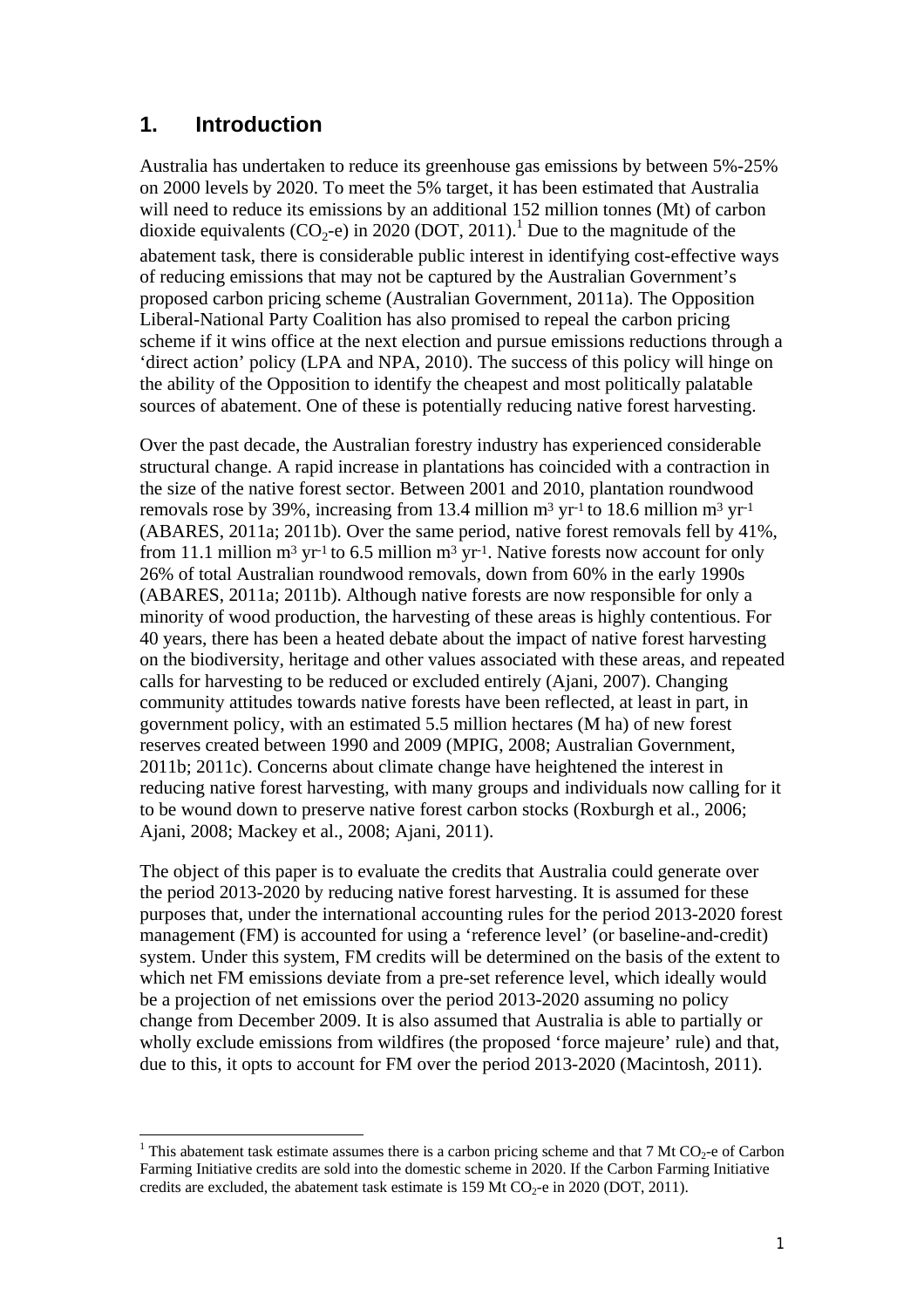On this basis of these assumptions, this paper provides estimates of the credits that could be generated under the proposed new FM accounting regime by reducing native forest harvesting. Section 2 provides details of the method used to estimate the potential credits. Section 3 presents and discusses the results and section 4 provides a conclusion.

# **2. Method**

To assess the magnitude of the credits that could arise from reduced native forest harvesting, four scenarios were devised:

- a reference case (FM-NFR scenario), where harvesting in native forests over the period 2010-2020 was assumed to equal the mean from the period 2002- 2009;
- the FM-NF30 scenario, where harvesting in native forests was assumed to remain at 2010 levels over the period 2010-2020, some 30% below the mean from 2002-2009;
- the FM-NF50 scenario, where harvesting was assumed to fall to 50% below the mean from 2002-2009; and
- the FM-NFNH scenario, where harvesting in native forests was assume to cease.

## **2.1 The FM-NFR scenario**

The FM-NFR scenario was based on FM reference level submission made by the Australian Government in accordance with the Cancun Agreements (Australian Government, 2011b). Here, the FM-NFR scenario was confined to a projection of net emissions from multiple use public forests and Tasmanian private native forests. Private native forests in other jurisdictions were excluded due to a lack of reliable data on the forest types and silviculture practices used in these areas.

The carbon (C) pools included in the FM-NFR scenario were live above- and belowground biomass, debris and harvested wood products (HWP). The soil C pool was assumed to be stable, providing no net emissions or removals over the projection period (2010-2020).

Consistent with the Australian Government's FM reference level, the calculation of the reference level was done in two parts:

- C stock changes in the live biomass and debris pools; and
- C stock changes in the HWP pool.

#### *C stock changes in the live biomass and debris pools*

In the Australian Government's FM reference level, the projected C stock changes in these pools were modelled using the non-spatially explicit Tier 2 capabilities of *FullCAM* (Richards and Evans, 2004; Richards and Brack, 2004; Brack et al., 2006;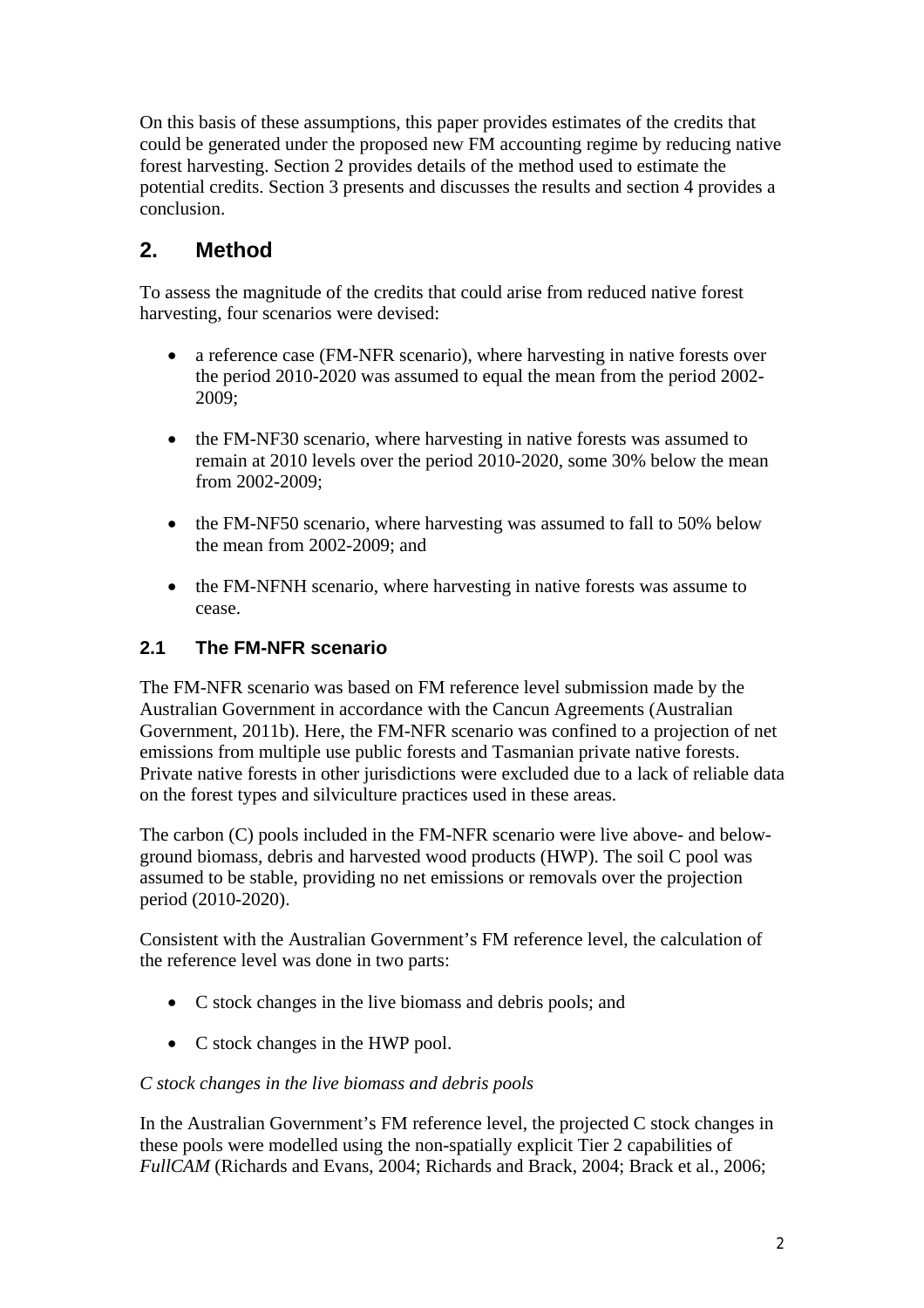Australian Government, 2011b; 2011c). Within the model, the forest area (multiple use public forests and Tasmanian private native forests) was divided into six broad forest types (rainforest, tall dense eucalypt forest, medium dense eucalypt forest, medium sparse eucalypt forest, cypress pine forest and other forest), ten silvicultural systems and eight age classes, producing 73 forest type/silviculture/age class combinations. The C stock changes were modelled on the basis of the estimated area in each forest type/silviculture/age class combination using assumed forest type growth, turnover and decomposition rates. Harvest slash emissions over the period 2010-2020 were calculated using the forest type/silviculture/age class combinations and an assumption that the national harvest rate would equal the mean from the period 2002-2009.

To devise the FM-NFR scenario, a modified version of the approach adopted by the Australian Government was used.

- The scenario was devised using the Tier 2 capabilities of *FullCAM* (version  $3.30.1$ ).
- The *FullCAM* representative plot file data used to calculate net emissions from 'Harvested Native Forests' in Australia's *National Inventory Report 2009* were obtained from the Australian Government (Australian Government, 2011b; 2011c). These representative plot files cover the same 73 forest type/silviculture/age class combinations used to devise Australia's FM reference level.
- The representative plot files obtained from the Government were modified slightly by adjusting the above-ground biomass yield increment rates to ensure greater consistency with the rates noted in the *National Inventory Report 2009*. Details of these yield increment rates are provided in Appendix A.
- Of the 73 representative plot files, harvesting occurred in 55 of them over the period 2002-2009. To project harvest-related emissions over the period 2010- 2020 in the FM-NFR scenario, the mean harvest rate in the 55 representative plot files subject to harvest over the period 2002-2009 was used (i.e. harvesting was assumed to occur on the same plot types, employing the same harvest techniques as occurred over the period 2002-2009). This provided a total annual harvest rate of  $103,237$  ha<sup>-1</sup> yr<sup>-1</sup> for the projection period. Details of the representative plot types and assumed annual harvest rate in each plot type are provided in Appendix B.
- The representative plots subject to harvest over the period 2010-2020 were assumed to form part of a single estate and the C stock changes on the estate were modelled using an estate simulation start date of 1960 and an end date of 2020.
- C stock changes on plots not subject to harvest over the period 2010-2020 under this reference case were not modelled as they remain the same in all scenarios, thereby cancelling each other out under the FM reference level accounting system.
- The impacts of wildfires were excluded from all scenarios.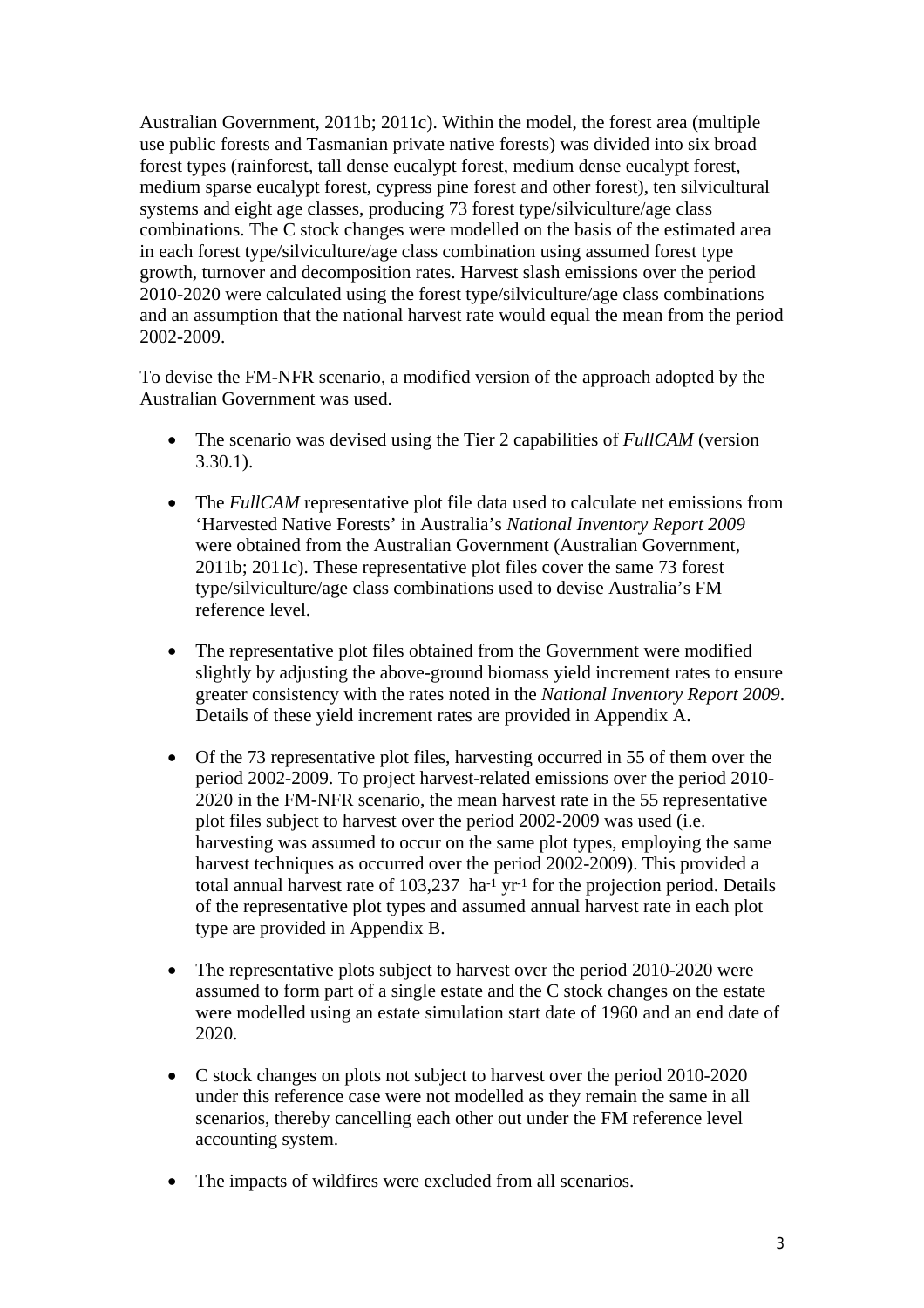Details of the key parameters used in *FullCAM* in the FM-NFR and mitigation scenarios are provided in Appendix A.

#### *C stock changes in the HWP pool*

In the Australian Government's FM reference level, projected C stock changes in the HWP pool were estimated using the harvested wood products model that is used for the purposes of Australia's *National Inventory Reports* (Richards et al., 2007; Australian Government, 2011b; 2011c). When used for the purpose of *National Inventory Reports*, the model estimates C stocks and flows from all wood products in Australia, regardless of their origin. The model was adjusted for the purposes of the FM reference level to exclude imports and include exports to ensure consistency with the proposed accounting framework. Adjustments were also made to the decay rate assumptions. For all domestically produced and consumed wood products, the standard decay rates in the model were used. With exports, the model was used to classify exported products into decay class pools but losses from the pools were determined in accordance with the default decay rates set out in the 'Revised proposal by the Chair, Draft decision -/CMP.6 (Land use, land-use change and forestry)'.<sup>2</sup>

In estimating HWP emissions in its FM reference level and the *National Inventory Reports*, the Australian Government does not use the roundwood removal estimates generated by *FullCAM*. Separate Australian Bureau of Agricultural and Resource Economics and Sciences (ABARES) wood production data are used for this purpose. For the FM reference level, the Government assumed that annual wood production and the proportion of production allocated to end-use categories remain stable at 2008 levels throughout the projection period (Australian Government, 2011b).

To devise the FM-NFR scenario, the IPCC first-order decay function for harvested wood products was used, $3$  assuming half lives of 2 years for paper, 25 years for wood panels and 35 years for sawn wood and a base year of 1990 (consistent with the default option in the 'Revised proposal by the Chair, Draft decision -/CMP.6 (Land use, land-use change and forestry)'.<sup>4</sup> It was necessary to use this Tier 1 method because the Australian Government's harvested wood products model was not available. As in the Australian Government's FM reference level, in the FM-NFR scenario, it was assumed that wood production from native forests remains constant at 2008 levels from 2008-2020. The wood product data for the period 1990-2008 were obtained from ABARES (ABARES, 2011a; 2011b; 2011c), the Food and Agriculture Organization of the United Nation's FAOSTAT database (FAO, 2011) and Australia's *National Inventory Report 2009* (Australian Government, 2011c).

## **2.2 Mitigation scenarios**

The approach used to devise the FM-NFR scenario was replicated for the FM-NF30, FM-NF50, and FM-NFNH scenarios, only with adjusted harvest and wood production projections. To estimate the C stock changes in the live biomass and debris pools, the 55 representative harvest plot files used in the FM-NFR scenario were replicated and the harvest events removed. This provided 110 representative plot files for the FM-NF30 and FM-NF50 scenarios (55 harvest plots and 55 no harvest plots), and 55 for

 2 FCCC/KP/AWG/2010/18/Add.1.

<sup>&</sup>lt;sup>3</sup> Eggleston et al. (2006), Vol 4, Chpt 12, Equation 12.1 (p 12.11).

<sup>4</sup> FCCC/KP/AWG/2010/18/Add.1.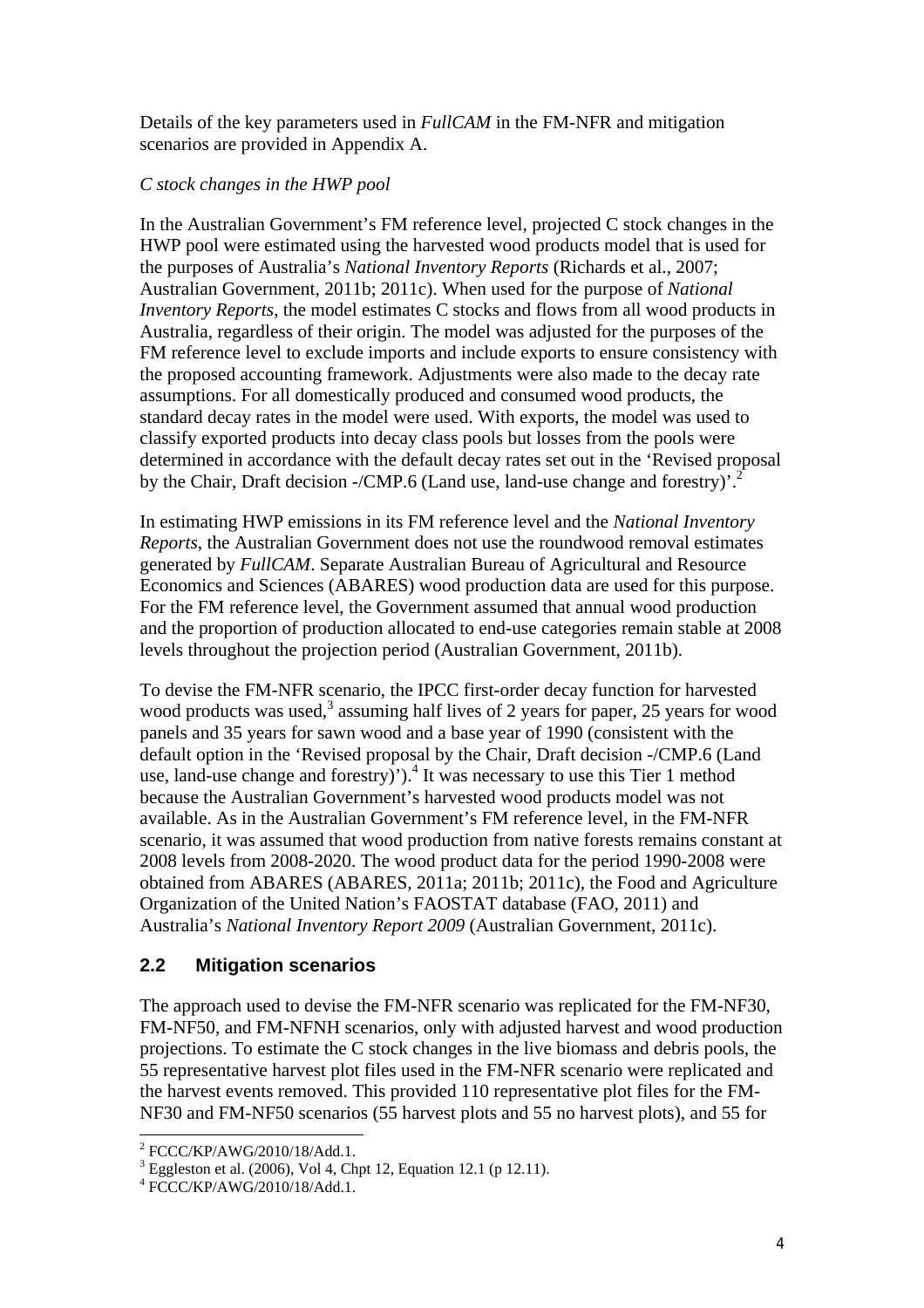the FM-NFNH scenario (zero harvest plots and 55 no harvest plots). The area allocated to each representative harvest plot was reduced on a pro-rate basis to account for the assumed reduction in native forest harvesting; by 30% in the FM-NF30 scenario and 50% in the FM-NF50 scenario. The areas deducted from each representative harvest plot were then added to the corresponding no harvest plot (details of the plot types and assumed annual harvest rate in each plot type under the FM-NF50 scenario are provided in Appendix C for illustration). In the FM-NFNH scenario, the areas allocated to the representative harvest plots in the FM-NFR scenario were transferred to the corresponding no harvest plots. To project C stock changes in the HWP pool, the wood product estimates from the FM-NFR scenario were reduced on a pro-rata basis (by 30% in the FM-NF30 scenario, 50% in the FM-NF50 scenario and 100% in the FM-NFNH scenario).

# **2.3 Sensitivity analysis**

There is a significant degree of uncertainty associated with the models and data used to devise Australia's FM reference level (and estimate net emissions from Harvested Native Forests in Australia's *National Inventory Reports*). *FullCAM* was originally designed to estimate C stock changes due to reforestation and deforestation. It was then recalibrated to cover managed native forests. While considerable effort has gone into ensuring the accuracy of the model, there is a marked lack of data on C stocks and fluxes in native forests. There are also data gaps concerning the age-class distribution of these forests and the silviculture practices used in them (MPIG, 2008; Australian Government, 2011b; 2011c). Due to this, the Government's estimates of emissions and removals from native forests are subject to a significant margin of error.

As the method used here is a replica of that used by the Australian Government, it embodies all of the same uncertainties. To account for this, basic sensitivity analysis was undertaken by modifying two of the key parameters in *FullCAM*: the aboveground live biomass yield increment rates and the age-class distribution of the forests subject to harvest.

The margin of error associated with the above-ground live biomass yield increment rates was assumed to be  $\pm 25\%$ . To account for this range, replica representative plot files were created with +25% and -25% yield increments. The FM-NFR, FM-NF30, FM-NF50, and FM-NFNH scenarios were then re-run to test how the lower and higher yield increments affected the credit outcomes.

In relation to the uncertainties associated with the age-class distribution of the forests, the estate simulation start date was adjusted  $\pm 10$  years. In the base case scenario, the estate simulation start date was 1960, meaning that in the sensitivity analysis model runs start dates of 1950 and 1970 were used.

# **3. Results and discussion**

## **3.1 Base case**

The net emissions from native forests subject to harvest under the FM-NFR, FM-NF30, FM-NF50, and FM-NFNH scenarios are shown in Figure 1. The average annual credits generated by reducing native forest harvesting under the three mitigation scenarios over the period 2013-2020 are shown in Table 1.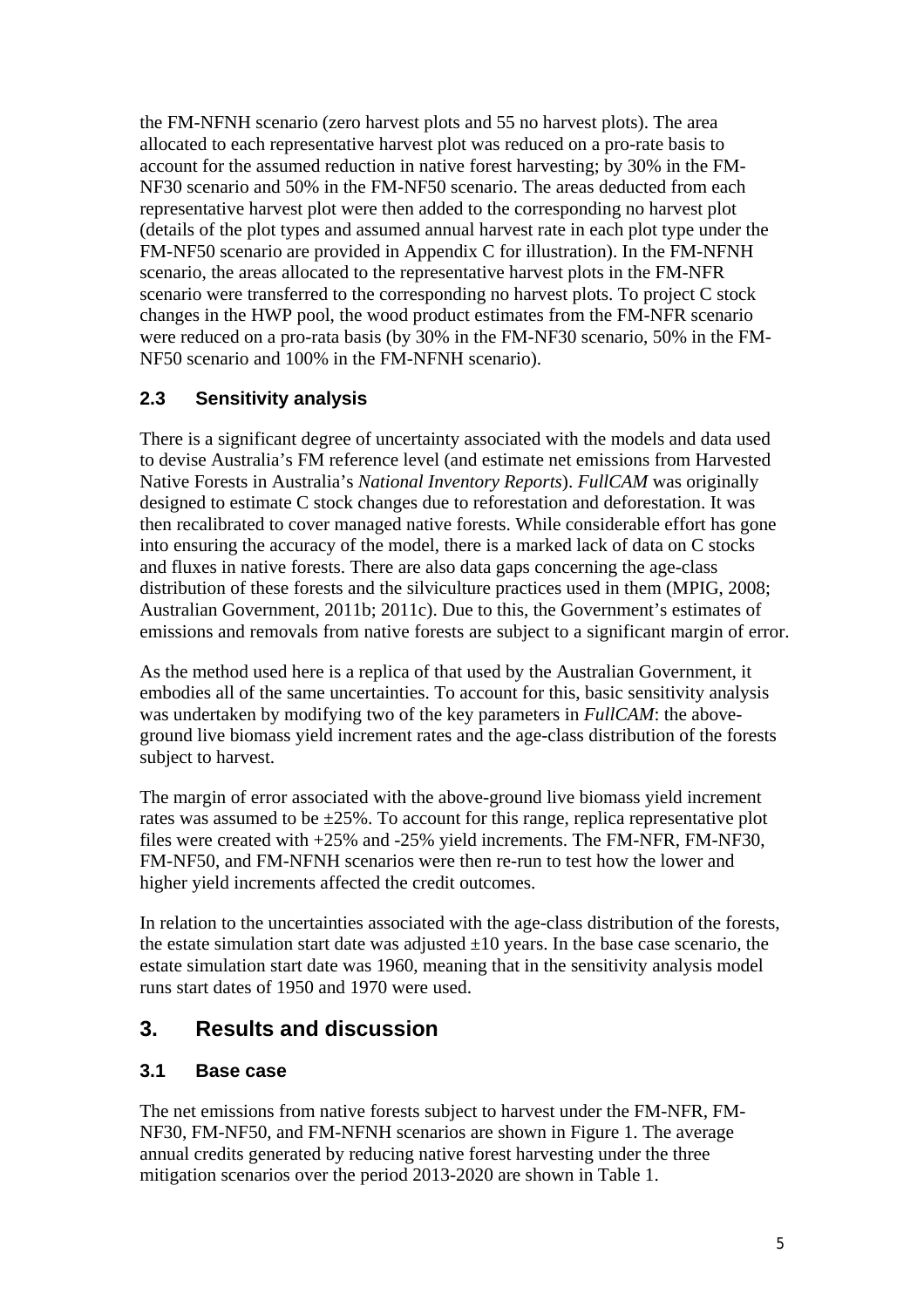

**Figure 1 Carbon stock change (live biomass, debris, harvested wood product**  pools) in reference and mitigation scenarios, Mt CO<sub>2</sub>-e yr<sup>-1</sup>, 2011-2020

**Table 1 Mean annual credits from reduced native forest harvesting, 2013-2020** 

| <b>Scenario</b> | Average annual credits (Mt $CO_2$ -e yr <sup>-1</sup> ) over the period 2013-2020 |
|-----------------|-----------------------------------------------------------------------------------|
| FM-NF30         | 11.94                                                                             |
| FM-NF50         | 19.06                                                                             |
| <b>FM-NFNH</b>  | 38.40                                                                             |

These results suggest that reducing the harvesting of native forests could generate a substantial quantity of credits. Keeping native forest harvesting at 2010 levels throughout the projection period would generate an average of 12 Mt  $CO<sub>2</sub>$ -e yr<sup>-1</sup> of credits, or 14% of Australia's cumulative abatement task (681 Mt  $CO_2$ -e) for the period 2013-2020 with a 5% mitigation target (Figure 2) (DOT, 2011). Reducing native forest harvesting to 50% below the 2002-2009 mean would generate 19 Mt  $CO<sub>2</sub>$ -e yr<sup>-1</sup> of credits, 22% of Australia's cumulative abatement task. Stopping native forest harvesting altogether would yield 38 Mt  $CO<sub>2</sub>$ -e yr<sup>-1</sup> of credits, almost half (45%) of the 2013-2020 abatement task.

While theoretical abatement potential from reducing native forest harvesting is large, the critical policy question is whether it is the most cost-effective way of achieving Australia's mitigation target. Answering this question is beyond the scope of this paper. Further research is required to evaluate the abatement cost of reducing native forest harvesting, a task that should include consideration of the 'co-benefits' of forest conservation (e.g. biodiversity, hydrological and cultural heritage benefits).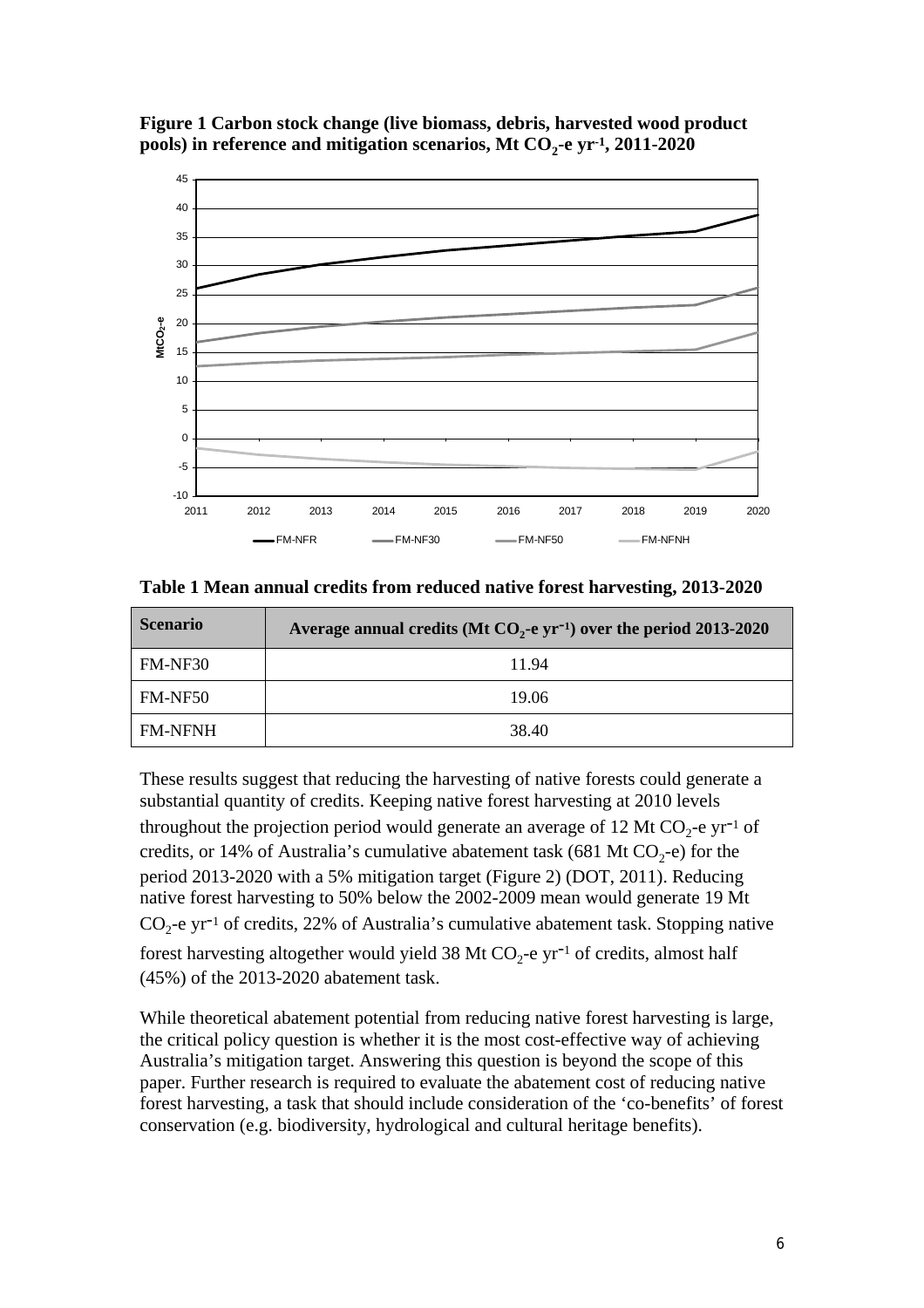**Figure 2 Theoretical abatement from reduced native forest harvesting as a percentage of Australia's cumulative abatement task for the period 2013-2020 with a 5% mitigation target** 



Source: DOT (2011), Australian Government (2011c), author estimates.

## **3.2 Lower and higher yield increment rates**

Higher live biomass growth rates will generally result in higher onsite biomass. Where plots are harvested, this produces higher harvest emissions, all things being equal. In an estate that has high biomass growth rates and a mix of harvest and nonharvest plots, the increased harvest emissions produced by the high growth rates are likely to be partially offset by increased biomass growth on non-harvest plots. These trends are demonstrated in the results from the sensitivity analysis scenarios with modified above-ground biomass yield increment rates.

Figure 3 shows the results under the FM-NFR, FM-NF50 and FM-NFNH scenarios, both with the base case yield increment rates and +25% rates. In the FM-NFR scenario, emissions are higher with the higher yield increments. In the FM-NFNH scenario, there are fewer removals in the base case than with the higher yield increment rates. Under the FM-NF50 scenario, the higher increments make little difference due to the offsetting effects of higher emissions and higher growth.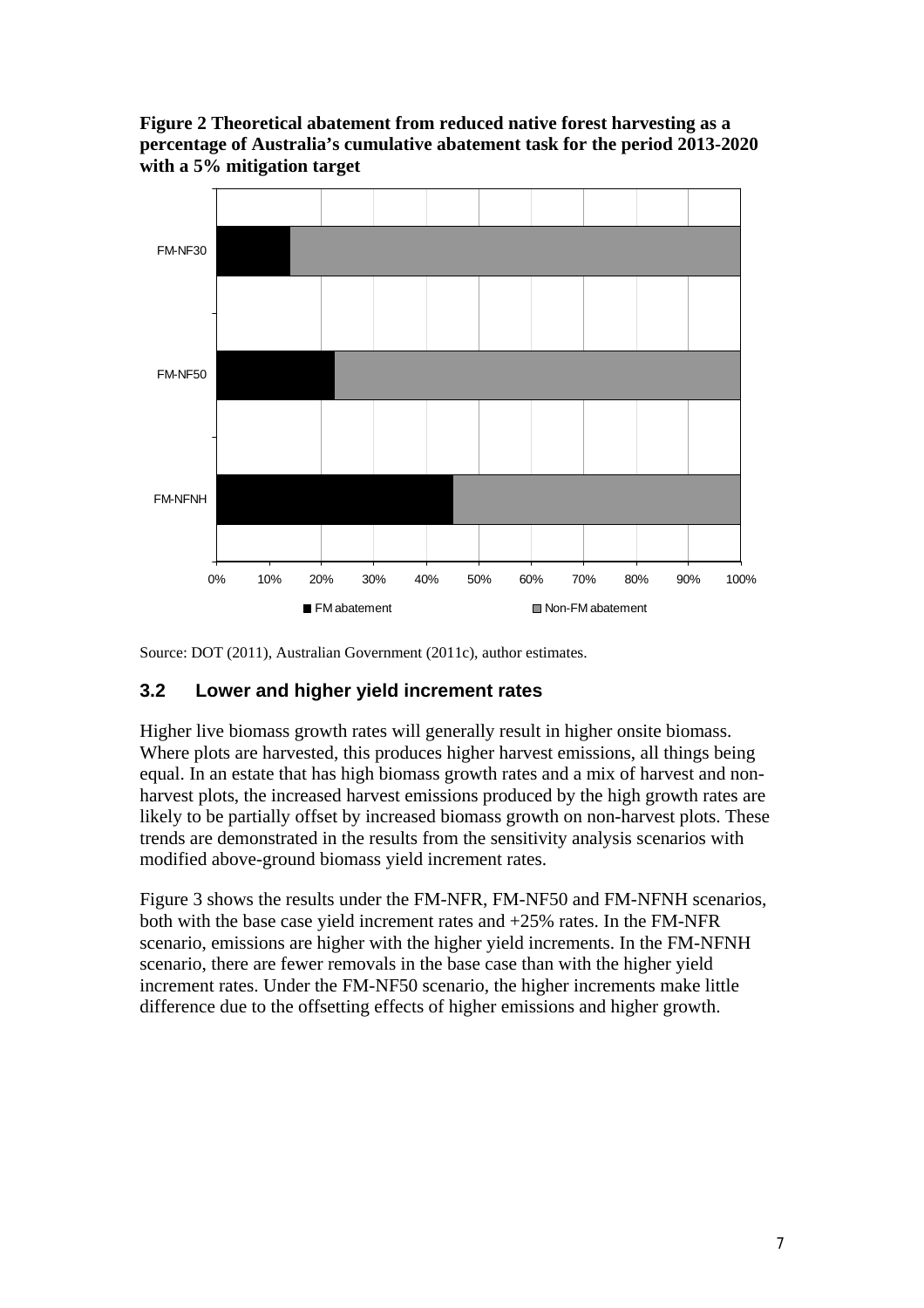**Figure 3 Carbon stock change (live biomass, debris, harvested wood product pools) in FM-NFR, FM-NF50 and FM-NFNH scenarios, with base case and**  +25% above-ground live biomass yield increment rates, Mt CO<sub>2</sub>-e yr<sup>-1</sup>, 2011-**2020**



The net effect of the lower  $(-25%)$  and higher  $(+25%)$  yield increment rates on the credits generated by reducing native forest harvesting are shown in Table 2.

| Table 2 Estimated credits from reduced native forest harvesting, with base case, |  |
|----------------------------------------------------------------------------------|--|
| -25% and +25% above-ground live biomass yield increment rates                    |  |

| <b>Scenario</b>       | Average annual credits (Mt $CO_2$ -e yr <sup>-1</sup> ) over the period 2013-2020 |
|-----------------------|-----------------------------------------------------------------------------------|
| FM-NF30 (-25%)        | 11.09                                                                             |
| $FM-NF30*$            | 11.94                                                                             |
| $FM-NF30 (+25%)$      | 12.79                                                                             |
|                       |                                                                                   |
| FM-NF50 (-25%)        | 17.64                                                                             |
| $FM-NF50*$            | 19.06                                                                             |
| $FM-NF50 (+25%)$      | 20.48                                                                             |
|                       |                                                                                   |
| <b>FM-NFNH</b> (-25%) | 35.56                                                                             |
| FM-NFNH*              | 38.40                                                                             |
| $FM-NFNH (+25%)$      | 41.25                                                                             |

\* Base case.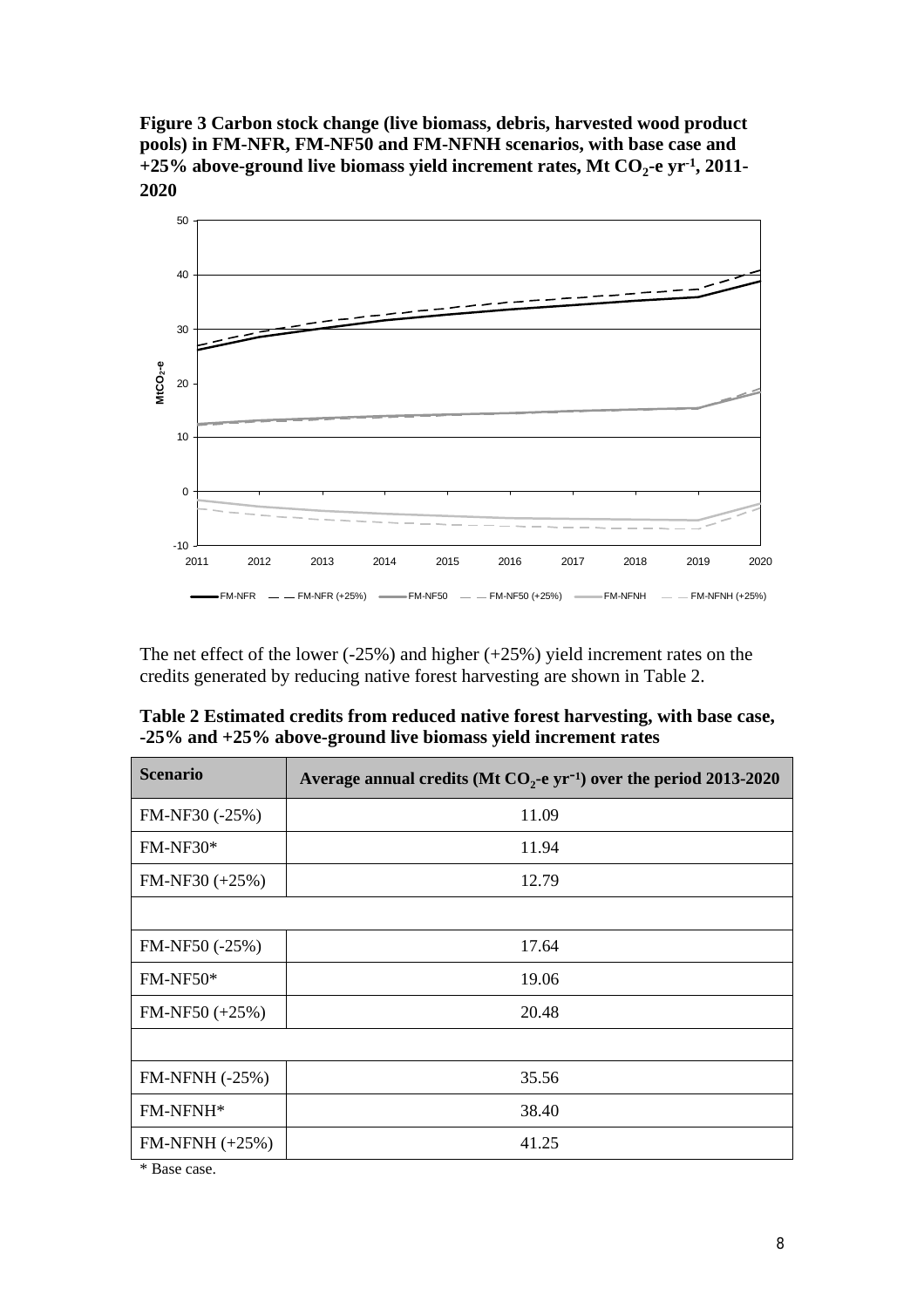#### **3.3 Younger and older forests subject to harvest**

The effect of changing the age-class distribution of the forests is effectively the same as altering the biomass yields. All things being equal, younger forests contain less biomass and have higher biomass growth rates than older ones. Therefore, if the forest estate is younger than expected, the emissions from harvest will be less and *vice versa*. This is shown in Figure 3, which contains the outputs from the FM-NFR, FM-NF50 and FM-NFNH scenarios with estate simulation start dates of 1950 and 1970. In the FM-NFR and FM-NF50 scenarios, net emissions are lower when the estate simulation commences in 1970 (younger estate) than when it commences in 1950 (older estate). In the FM-NFNH scenarios, the effect of the higher biomass growth rates is evident; removals are larger in the 1970 estate than in the 1950 estate.

**Figure 4 Carbon stock change (live biomass, debris, harvested wood product pools) in FM-NFR, FM-NF50 and FM-NFNH scenarios, with 1950 and 1970**  estate simulation start dates, Mt CO<sub>2</sub>-e yr<sup>-1</sup>, 2011-2020



The net effects of the modified estate simulation start dates on the credits generated by reducing native forest harvesting are shown in Table 3.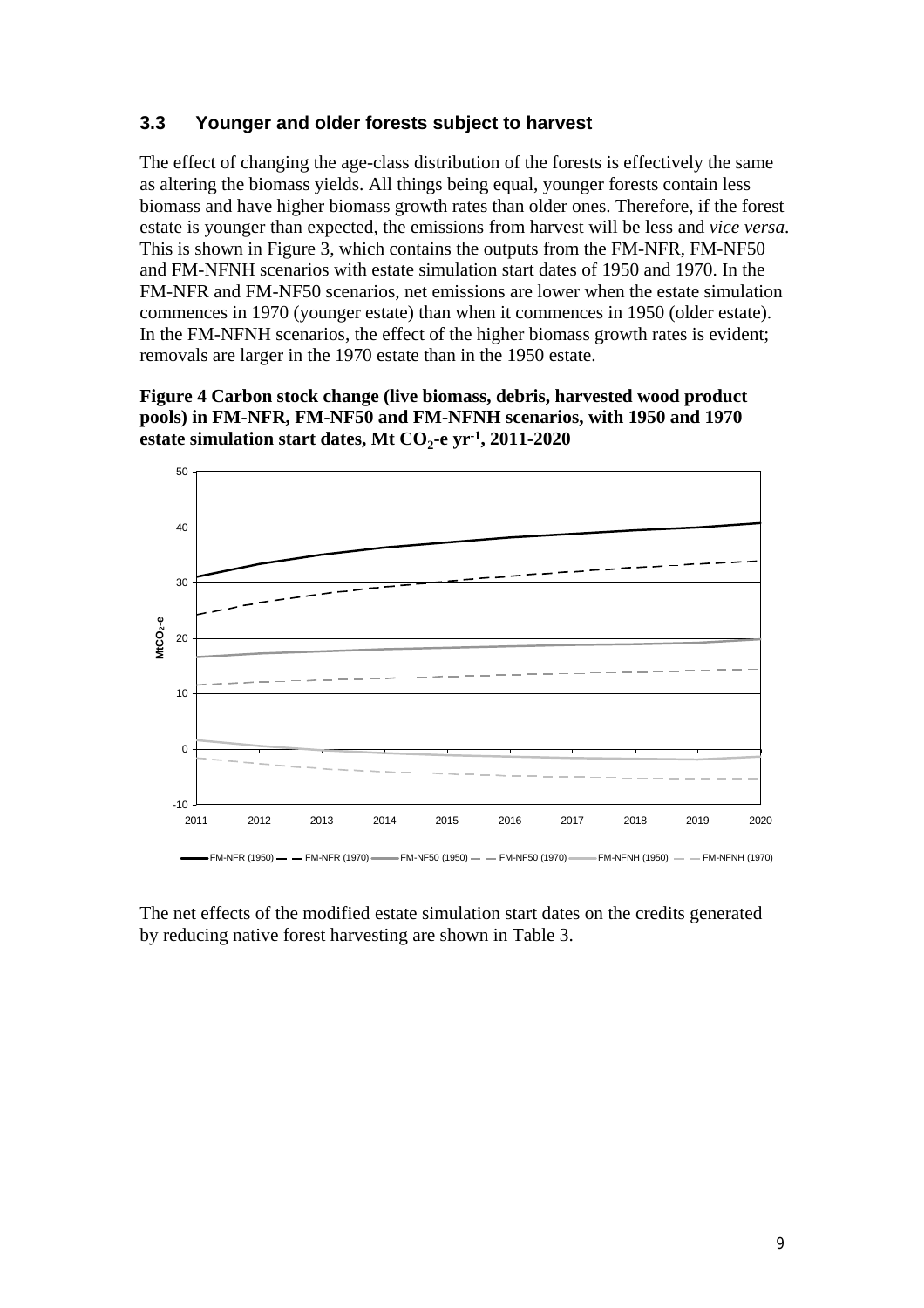| <b>Scenario</b>       | Average annual credits (Mt $CO_2$ -e yr <sup>-1</sup> ) over the period 2013-2020 |
|-----------------------|-----------------------------------------------------------------------------------|
| FM-NF30 (1950)        | 12.25                                                                             |
| FM-NF30 (1960)*       | 11.94                                                                             |
| FM-NF30 (1970)        | 11.23                                                                             |
|                       |                                                                                   |
| FM-NF50 (1950)        | 19.57                                                                             |
| FM-NF50 (1960)*       | 19.06                                                                             |
| FM-NF50 (1970)        | 17.88                                                                             |
|                       |                                                                                   |
| <b>FM-NFNH</b> (1950) | 39.44                                                                             |
| FM-NFNH (1960)*       | 38.40                                                                             |
| <b>FM-NFNH</b> (1970) | 36.04                                                                             |

**Table 3 Estimated credits from reduced native forest harvesting, with 1950, 1960 (base case) and 1970 estate simulation start dates** 

\* Base case.

#### **3.4 Combined results**

Table 4 shows the results from the FM-NFR, FM-NF30, FM-NF50, and FM-NFNH scenarios, with the sensitivity analysis scenarios providing the margin of error. The low range estimates were derived using a 1970 estate simulation start date and aboveground live biomass yield increment rates that are 25% below the base case. The high range estimates were derived using a 1950 estate simulation start date and biomass yield increment rates that are 25% above the base case.

| <b>Scenario</b> | Average annual credits (Mt $CO_2$ -e yr <sup>-1</sup> ) over the period 2013-2020 |  |
|-----------------|-----------------------------------------------------------------------------------|--|
| FM-NF30         | $11.94*(10.56-13.18)$                                                             |  |
| FM-NF50         | $19.06*(16.75-21.12)$                                                             |  |
| <b>FM-NFNH</b>  | $38.40*(33.79-42.54)$                                                             |  |

**Table 4 Estimated potential credits from reduced harvesting in native forests** 

\* Base case.

#### **3.5 Reality check of the results**

To test the robustness of the methods used to generate these results, and by extension those employed by the Australian Government in reporting on C fluxes from native forests, the modelled representative native eucalypt forest plots (i.e. tall dense eucalypt forest, medium dense eucalypt forest and medium sparse eucalypt forest) were run with *FullCAM* until they reached an old growth (or senescent) state (assumed to be 200 years). This was taken to represent the 'carbon carrying capacity' of the plots; or the mass of carbon they are able to store without human disturbance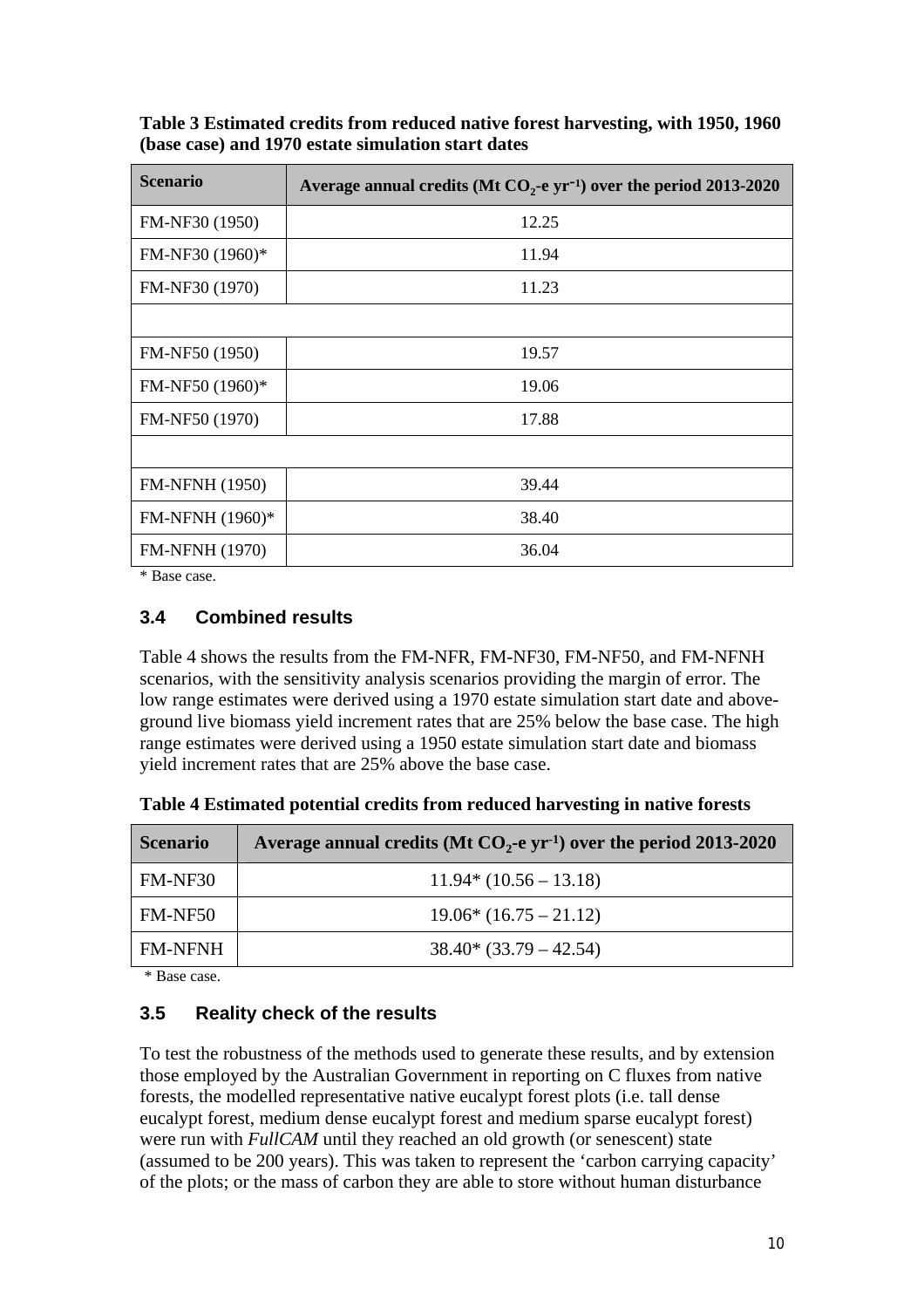(Mackey et al., 2008). To estimate the carbon carrying capacity of Australia's eucalypt forests that are, or have been, subject to harvest, these modified representative old growth plots were allocated across the 'Harvested Native Forest' estate in accordance with the forest area data reported in the *National Inventory Report 2009* (Australian Government, 2011c). To evaluate how the carbon carrying capacity of the derived eucalypt forest estate compares to real world data, the results from Mackey et al. (2008) were used. Table 5 contains the comparison.

**Table 5 Carbon carrying capacity of biomass pools in native eucalypt forests that are, or have been, subject to harvest, Australian Government vs. Mackey et al. (2008)** 

|                                                        | <b>Estate</b><br>area<br>(M ha) | Live<br><b>biomass</b> | <b>Debris</b> | <b>Total</b><br><b>biomass</b> |
|--------------------------------------------------------|---------------------------------|------------------------|---------------|--------------------------------|
| <b>National Inventory Report eucalypt forest plots</b> |                                 |                        |               |                                |
| Total C stock (Mt C)                                   | 12.0                            | 3281                   | 903           | 4184                           |
| Mean C stock ha <sup>-1</sup> (t C ha <sup>-1</sup> )  | NA.                             | 274                    | 75            | 350                            |
| Mackey et al. (2008) Green Carbon Report               |                                 |                        |               |                                |
| Total C stock (Mt C)                                   | 14.5                            | 4191                   | 1029          | 5220                           |
| Mean C stock ha <sup>-1</sup> (t C ha <sup>-1</sup> )  | NA.                             | 289                    | 71            | 360                            |
| $%$ diff. in mean C stock ha <sup>-1</sup>             | <b>NA</b>                       | 5%                     | $-6\%$        | 3%                             |

Source: Australian Government (2011b; 2011c); Mackey et al. (2008).

The Mackey et al. (2008) study calculated the carbon carrying capacity of eucalypt forests in south-eastern Australia, covering a study area of 14.5 M ha. The eucalypt forest estate generated here includes eucalyptus forests in other jurisdictions, most notably Western Australia, and it is smaller than the study area from Mackey et al. (2008) (12.0 M ha). Notwithstanding these differences, the results are remarkably similar, with the Mackey et al. (2008) estimates of the mean carrying capacity of the live biomass and debris pools being 5% above and 6% below the equivalent estimates derived from the Australian Government's plot files. The difference in the estimates of total mean biomass carrying capacity is a mere 3%. The closeness of these estimates provides increased confidence in the results of this study and the methods used by the Australian Government to estimate C stocks and fluxes in native eucalypt forests. It should be emphasised, however, that uncertainty remains about a number of key issues, including general C dynamics in native forests, the characteristics of the forests that are subject to harvest, and the silviculture practices that are employed in these and other areas.

# **4. Conclusion**

The object of this paper was to estimate the credits that could be generated under the proposed new FM accounting regime by reducing native forest harvesting. This was undertaken using the methods employed by the Australian Government to set its proposed FM reference level. The exception is in relation to harvested wood products, where a Tier 1 method was used because of the unavailability of the Government's model.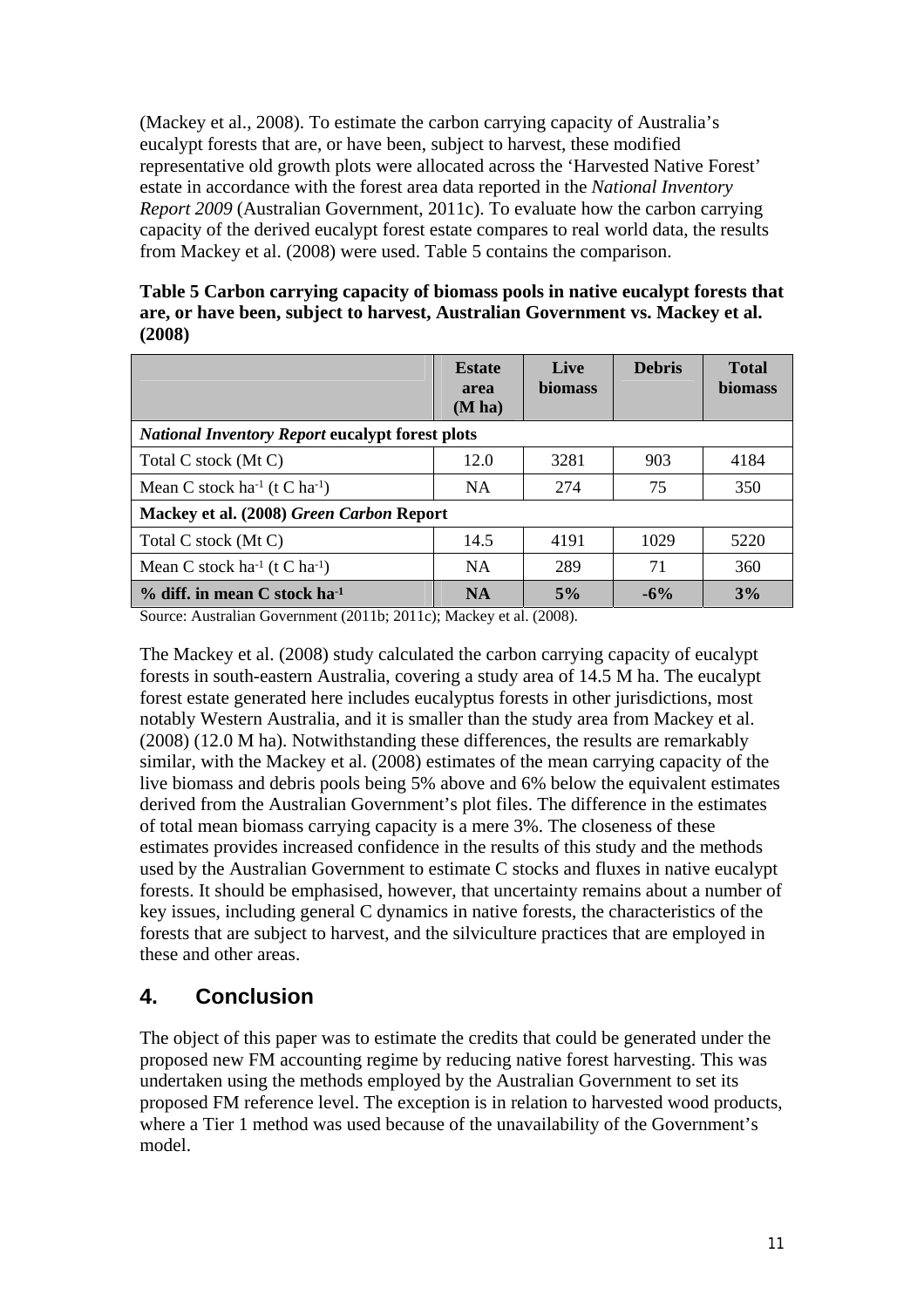The results suggest that Australia could generate an average of 12 Mt  $CO_2$ -e yr<sup>-1</sup> ( $\pm$ 1) Mt  $CO_2$ -e yr<sup>-1</sup>) of credits over the period 2013-2020 by keeping native forest harvesting at 2010 levels, some 30% below the mean from 2002 to 2009. Reducing native forest harvesting to 50% below the 2002-2009 mean would generate 19 Mt  $CO_2$ -e yr<sup>-1</sup> ( $\pm$ 2 Mt  $CO_2$ -e yr<sup>-1</sup>) of credits between 2013-2020, while stopping it altogether would produce 38 CO<sub>2</sub>-e yr<sup>-1</sup> ( $\pm$ 4 Mt CO<sub>2</sub>-e yr<sup>-1</sup>). FM credits of this magnitude would constitute a significant proportion of Australia's abatement task to 2020. For example, the credits generated under the FM-NF30 scenario constitute 14% of Australia's estimated cumulative abatement task (681 Mt  $CO_2$ -e) for the period 2013-2020 with a 5% mitigation target. The credits generated under the FM-NFNH scenario, where there is no harvesting of native forests, represent almost half (45%) of the 2013-2020 abatement task.

These results are subject to three important caveats. First, there is a significant degree of uncertainty associated with the models and data that have been relied on in this study. Particular attention should be drawn to the estimated net harvested wood product emissions, where the default Tier 1 method was used. The Australian Government's harvested wood products model could generate different results, most likely reducing the credits generated by reducing native forest harvesting.

Second, in estimating the credits that could be generated by reducing native forest harvesting, the study excluded harvest emissions associated with private native forestry outside of Tasmania. Between 2002 and 2009, average annual roundwood removals from these areas were 880,448 m<sup>3</sup> yr<sup>-1</sup> (ABARES, 2011c). The inclusion of the emissions associated with these log removals would increase the credits available from reducing native forest harvesting.

Third, this study has looked at the theoretical abatement potential from reducing native forest harvesting. This does not imply that reducing native forest harvesting is necessarily a cost-effective way of achieving Australia's mitigation target. Further research is required to evaluate this issue.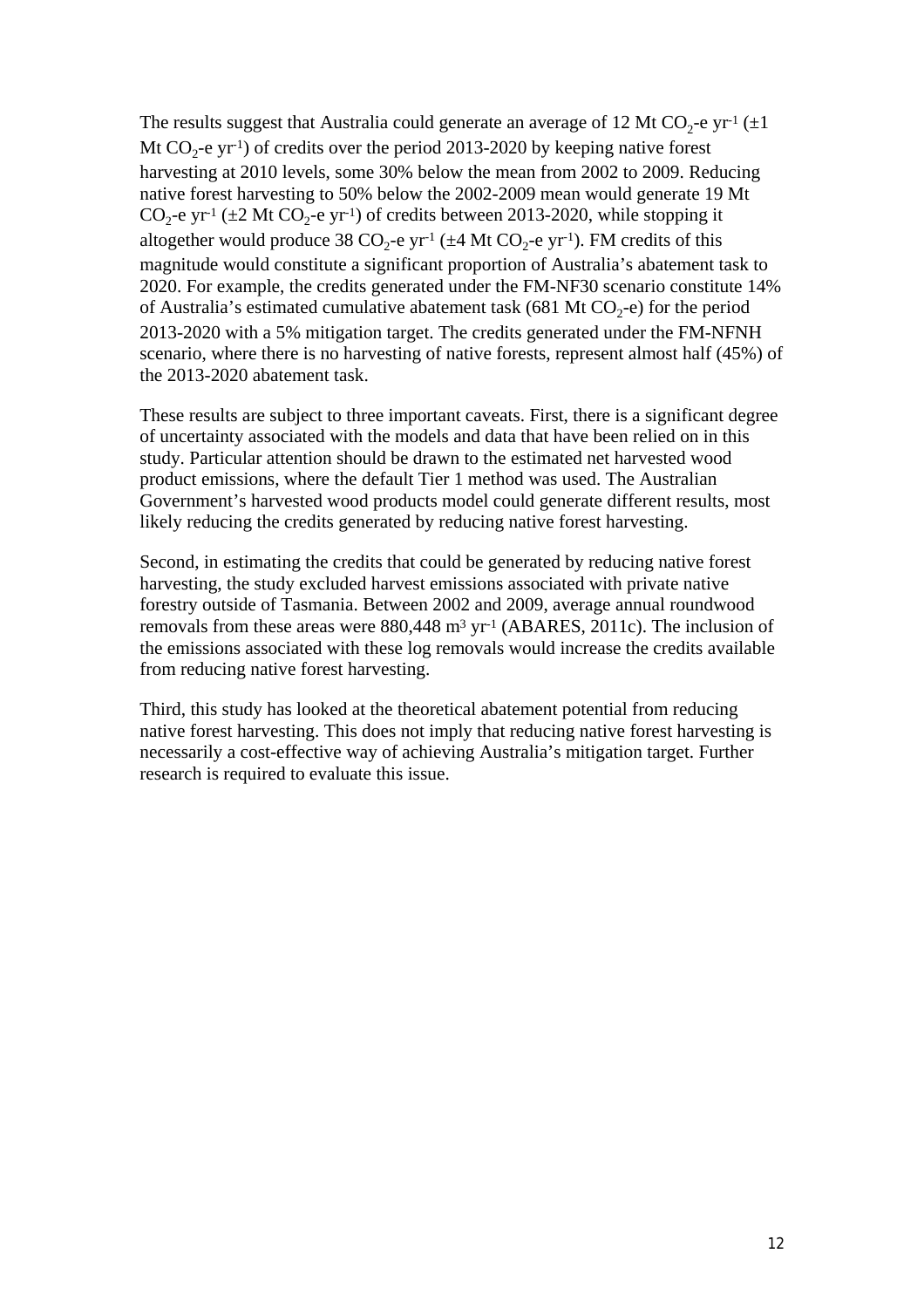## **Appendix A Key parameters used in FM-R, FM-NF30, FM-NF50, FM-NFNH**

| <b>Forest type</b>                      | Est.<br>$1-10$ yrs | <b>Juvenile</b><br>$11-30$ yrs | <b>Immature</b><br>31-100 yrs | <b>Mature</b><br>101-200<br>yrs | <b>Senescent</b><br>$>200$ yrs |
|-----------------------------------------|--------------------|--------------------------------|-------------------------------|---------------------------------|--------------------------------|
| Tall dense eucalypt<br>forest (TDEF)    | 12.658             | 8.668                          | 4.383                         | 1.455                           | $\theta$                       |
| Medium dense eucalypt<br>forest (MDEF)  | 8.377              | 5.532                          | 1.956                         | 0.356                           | $\Omega$                       |
| Medium sparse eucalypt<br>forest (MSEF) | 0.475              | 0.475                          | 0.475                         | 0.475                           | $\Omega$                       |
| Cypress pine forest<br>(CPF)            | 0.494              | 0.494                          | 0.494                         | 0.494                           | 0                              |

#### **Table A1 Above-ground biomass yield increment rates dmt ha-1 yr-1**

# **Table A2 Partitioning of biomass to tree components**

| <b>Forest type</b> | <b>Fraction of biomass allocated to</b> |               |             |               |                        |                      |
|--------------------|-----------------------------------------|---------------|-------------|---------------|------------------------|----------------------|
|                    | <b>Stems</b>                            | <b>Branch</b> | <b>Bark</b> | <b>Leaves</b> | <b>Coarse</b><br>roots | <b>Fine</b><br>roots |
| <b>TDEF</b>        | 0.55                                    | 0.12          | 0.10        | 0.03          | 0.17                   | 0.03                 |
| <b>MDEF</b>        | 0.50                                    | 0.15          | 0.12        | 0.03          | 0.17                   | 0.03                 |
| <b>MSEF</b>        | 0.47                                    | 0.15          | 0.12        | 0.03          | 0.20                   | 0.03                 |
| <b>CPF</b>         | 0.47                                    | 0.15          | 0.12        | 0.03          | 0.20                   | 0.03                 |

#### **Table A3 Carbon fraction of biomass**

| <b>Tree component</b> | % C |
|-----------------------|-----|
| <b>Stem</b>           | 52  |
| <b>Branch</b>         | 47  |
| <b>Bark</b>           | 49  |
| Leave                 | 52  |
| Coarse roots          | 49  |
| Fine roots            |     |

#### **Table A4 Turnover percentages**

| <b>Tree component</b> | Turnover $\%$ yr <sup>-1</sup> |
|-----------------------|--------------------------------|
| Stem                  | No turnover                    |
| <b>Branch</b>         |                                |
| <b>Bark</b>           |                                |
| Leave                 | 50                             |
| Coarse roots          | 10                             |
| Fine roots            | 85                             |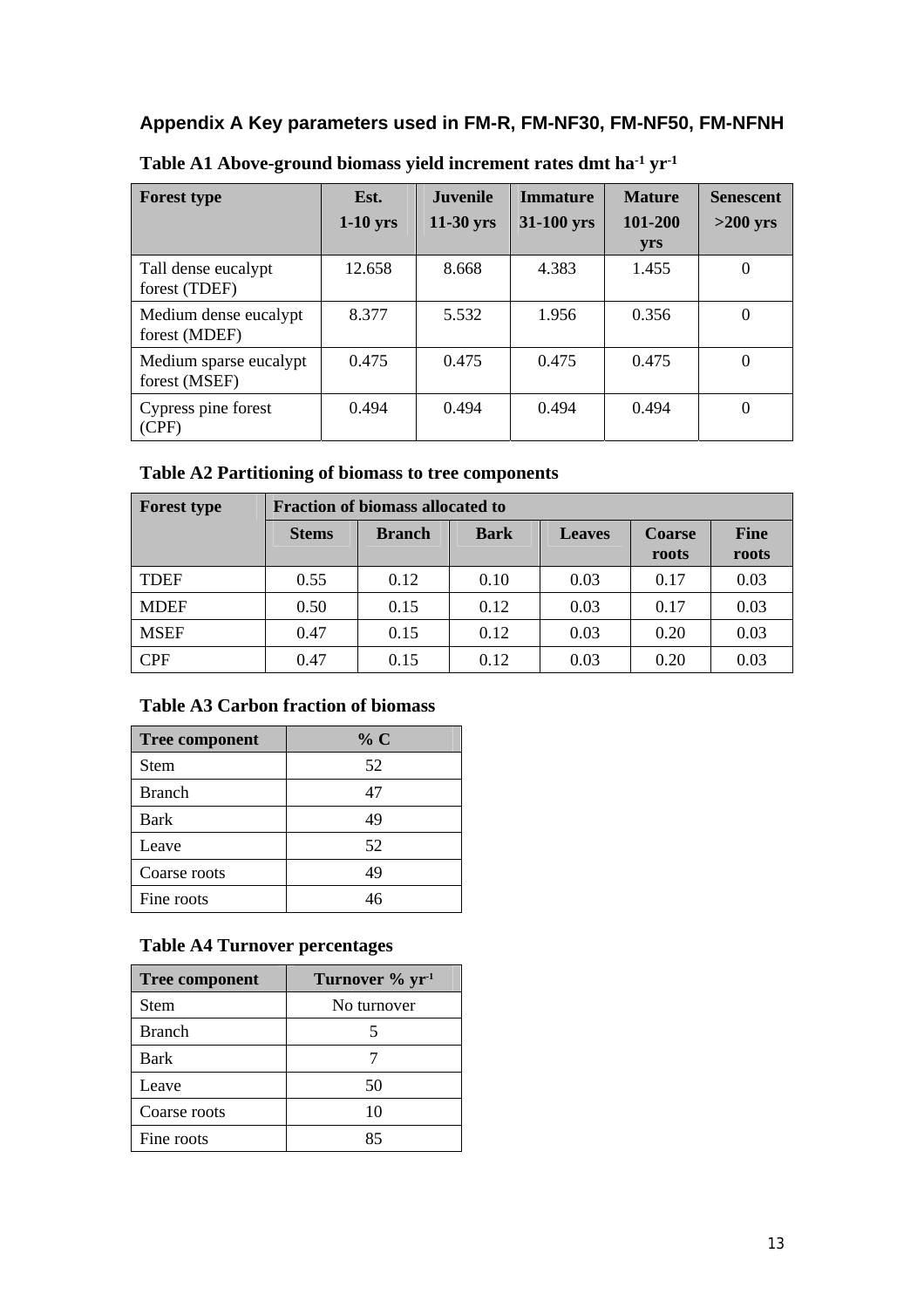| <b>Tree component</b> | Decomposable % | <b>Resistant</b> % |
|-----------------------|----------------|--------------------|
| <b>Stem</b>           | 10             | 90                 |
| <b>Branch</b>         | 15             | 85                 |
| <b>Bark</b>           | 10             | 90                 |
| Leave                 | 70             | 30                 |
| Coarse roots          | 55             | 45                 |
| Fine roots            |                | 30                 |

**Table A5 Partitioning of turnover between decomposable and resistant debris pools** 

## **Table A6 Decomposition rates for debris pool**

| Debris component   | Breakdown % yr <sup>-1</sup> |                  |  |  |
|--------------------|------------------------------|------------------|--|--|
|                    | Decomposable                 | <b>Resistant</b> |  |  |
| Deadwood           | 4.5                          | 4.5              |  |  |
| <b>Bark litter</b> | 50                           | 50               |  |  |
| Leaf litter        | 80                           | 80               |  |  |
| Coarse dead roots  | 40                           | 10               |  |  |
| Fine dead roots    | 100                          | 100              |  |  |

## **Table A7 Initial tree conditions dmt ha-1**

| <b>Forest</b><br>type | <b>Age-class</b>      | <b>Stems</b> | <b>Branch</b> | <b>Bark</b> | <b>Leaves</b> | <b>Coarse</b><br>roots | <b>Fine</b><br>roots |
|-----------------------|-----------------------|--------------|---------------|-------------|---------------|------------------------|----------------------|
| TDEF                  | 31-100                | 209.7        | 45.7          | 38.1        | 11.4          | 64.8                   | 11.4                 |
| <b>TDEF</b>           | 101-200               | 421.4        | 92.0          | 76.6        | 23.0          | 130.3                  | 23.0                 |
| TDEF                  | >200                  | 517.7        | 113.0         | 94.1        | 28.2          | 160.0                  | 28.2                 |
| <b>TDEF</b>           | Unknown               | 239.9        | 52.3          | 43.6        | 13.1          | 74.2                   | 13.1                 |
| <b>MDEF</b>           | $31 - 100$            | 124.9        | 37.5          | 30.0        | 7.5           | 42.5                   | 7.5                  |
| <b>MDEF</b>           | 101-200               | 214.7        | 64.4          | 51.5        | 12.9          | 73.0                   | 12.9                 |
| <b>MDEF</b>           | >200                  | 240.6        | 72.2          | 57.7        | 14.4          | 81.8                   | 14.4                 |
| <b>MDEF</b>           | Unknown<br>$&$ 3 aged | 139.7        | 41.9          | 33.5        | 8.4           | 47.5                   | 8.4                  |
| <b>MSEF</b>           | Unknown<br>$&$ 3 aged | 11.7         | 3.7           | 3.0         | 0.75          | 5.0                    | 0.7                  |
| <b>MSEF</b>           | >200                  | 58.3         | 18.6          | 14.9        | 3.7           | 24.8                   | 3.7                  |
| <b>CPF</b>            | Unknown<br>$&$ 3 aged | 12.2         | 3.9           | 3.1         | 0.8           | 5.2                    | 0.8                  |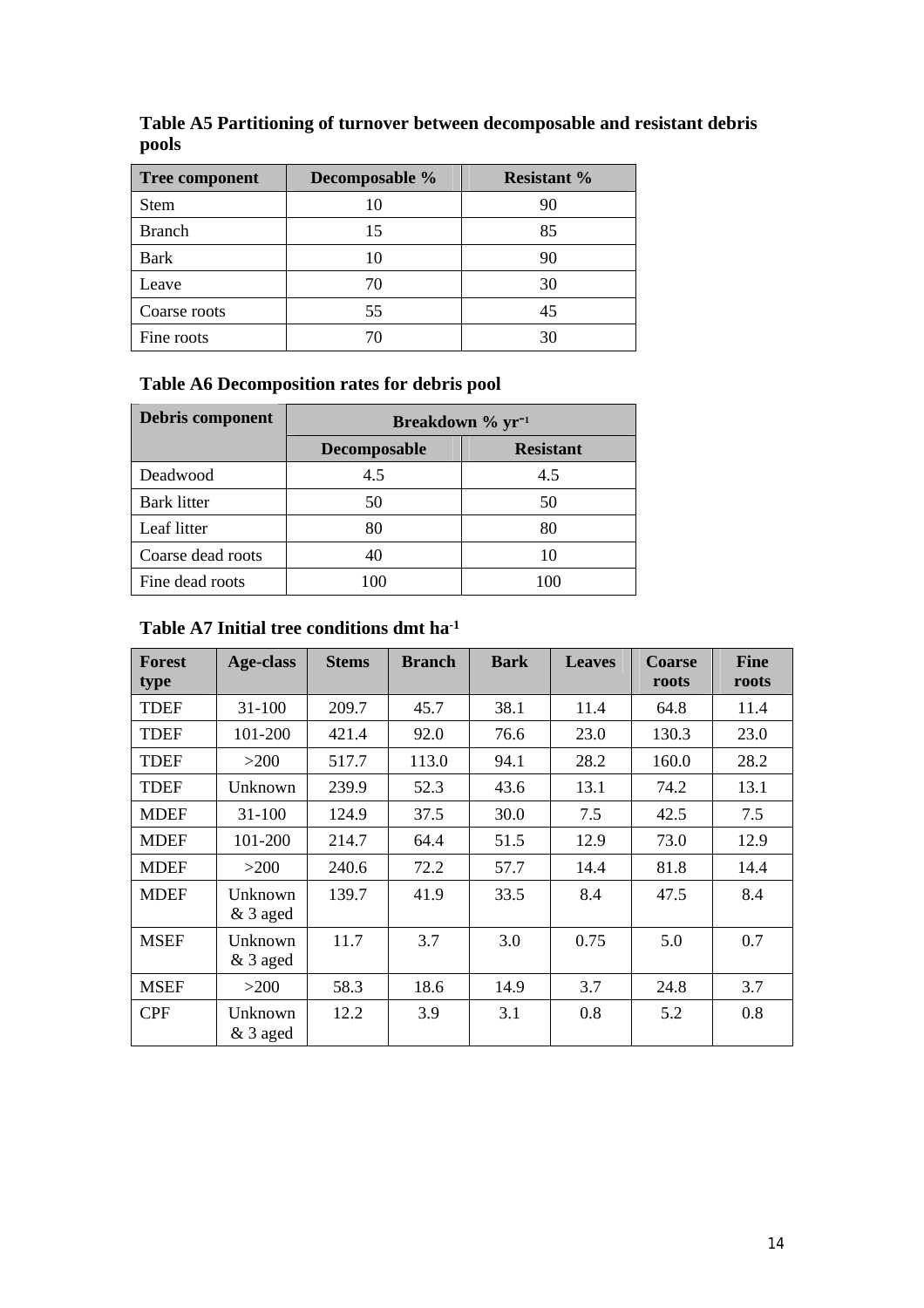| <b>Forest type</b>                      |                     | <b>TDEF</b> |        | <b>TDEF</b> | <b>TDEF</b>         |             | <b>TDEF</b>         |             |
|-----------------------------------------|---------------------|-------------|--------|-------------|---------------------|-------------|---------------------|-------------|
| Age-class                               |                     | 31-100      |        | 101-200     | $>200$              |             | <b>Unknown</b>      |             |
| Decomposable (D)<br>$&$ Resistant $(R)$ | D                   | $\mathbf R$ | D      | $\mathbf R$ | D                   | $\mathbf R$ | D                   | $\mathbf R$ |
| Deadwood                                | 5.19                | 29.39       | 8.05   | 45.63       | 11.13               | 63.04       | 5.14                | 29.13       |
| <b>Bark litter</b>                      | 0.26                | 2.38        | 0.55   | 4.94        | 0.68                | 6.12        | 0.31                | 2.79        |
| Leaf litter                             | 1.36                | 0.58        | 2.77   | 1.19        | 3.41                | 1.46        | 1.57                | 0.67        |
| Coarse dead roots                       | 2.21                | 7.61        | 4.65   | 17.14       | 5.77                | 22.20       | 2.62                | 9.12        |
| Fine dead roots                         | 0.38                | 0.16        | 0.77   | 0.33        | 0.95                | 0.41        | 0.44                | 0.19        |
| <b>Forest type</b>                      |                     | <b>MDEF</b> |        | <b>MDEF</b> |                     | <b>MDEF</b> | <b>MDEF</b>         |             |
| Age-class                               |                     | 31-100      |        | 101-200     | $>200$              |             | Unknown &<br>3 aged |             |
| Decomposable (D)<br>$&$ Resistant $(R)$ | D                   | $\mathbf R$ | D      | $\mathbf R$ | D                   | $\mathbf R$ | D                   | $\mathbf R$ |
| Deadwood                                | 3.75                | 21.24       | 5.81   | 32.9        | 7.24                | 41.03       | 3.89                | 22.02       |
| <b>Bark litter</b>                      | 0.21                | 1.87        | 0.37   | 3.33        | 0.42                | 3.76        | 0.24                | 2.16        |
| Leaf litter                             | 0.89                | 0.38        | 1.55   | 0.66        | 1.74                | 0.75        | 1.01                | 0.43        |
| Coarse dead roots                       | 1.45                | 4.88        | 2.61   | 9.74        | 2.96                | 11.44       | 1.69                | 5.90        |
| Fine dead roots                         | 0.25                | 0.11        | 0.43   | 0.19        | 0.48                | 0.21        | 0.28                | 0.12        |
| <b>Forest type</b>                      |                     | <b>MSEF</b> |        | <b>MSEF</b> |                     | <b>CPF</b>  |                     |             |
| Age-class                               | Unknown &<br>3 aged |             | $>200$ |             | Unknown &<br>3 aged |             |                     |             |
| Decomposable (D)<br>$&$ Resistant $(R)$ | D                   | $\mathbf R$ | D      | $\mathbf R$ | D                   | $\mathbf R$ |                     |             |
| Deadwood                                | 0.51                | 2.87        | 1.71   | 9.71        | 0.53                | 3.00        |                     |             |
| <b>Bark litter</b>                      | 0.02                | 0.19        | 0.11   | 0.97        | 0.02                | 0.20        |                     |             |
| Leaf litter                             | 0.09                | 0.04        | 0.45   | 0.19        | 0.09                | 0.04        |                     |             |
| Coarse dead roots                       | 0.17                | 0.59        | 0.89   | 3.35        | 0.18                | 0.62        |                     |             |
| Fine dead roots                         | 0.03                | 0.01        | 0.12   | 0.05        | 0.01                | 0.01        |                     |             |

**Table A8 Initial debris conditions t C ha-1**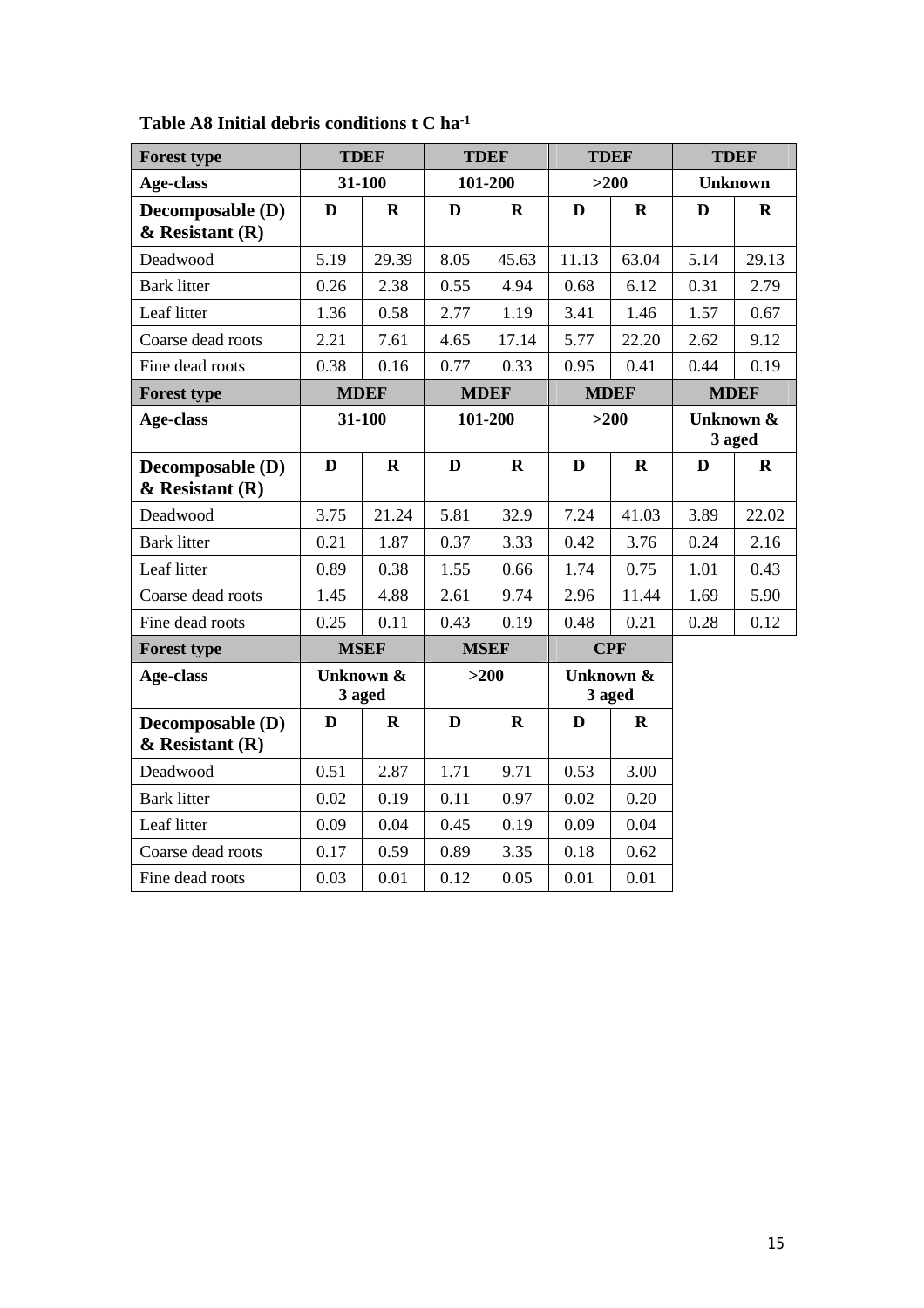| Plot file*                   | Area (ha) | Plot file*                    | Area (ha) |
|------------------------------|-----------|-------------------------------|-----------|
| Cypress pine PH NPW          | 6279      | MDEF unknown age PH NPW       | 3482      |
| <b>MDEF 31-100 CF NPW</b>    | 52        | MDEF unknown age PH PW TAS    | 10555     |
| <b>MDEF 31-100 CF PW</b>     | 463       | MDEF unknown age PH PW WA NSW | 15893     |
| <b>MDEF 31-100 PH NPW</b>    | 290       | MDEF unknown age PH PW WA     | 1467      |
| MDEF 31-100 PH PW TAS        | 880       | <b>MSEF PH NPW</b>            | 8748      |
| MDEF 31-100 PH PW WA NSW     | 1324      | <b>MSEF</b> senescent PH NPW  | 2187      |
| MDEF 31-100 PH PW WA         | 122       | <b>TDEF 31-100 CF NPW</b>     | 91        |
| MDEF 31-100_non_com_thin     | 4839      | TDEF 31-100 CF PW             | 820       |
| MDEF mature CF NPW           | 103       | TDEF 31-100 PH NPW NSW        | 255       |
| MDEF mature CF PW            | 926       | TDEF 31-100 PH PW NSW         | 613       |
| <b>MDEF</b> mature PH NPW    | 580       | TDEF 31-100 PH PW VIC         | 235       |
| MDEF mature PH PW TAS        | 1759      | TDEF 31-100 PH PW WA          | 54        |
| MDEF mature PH PW WA NSW     | 2649      | TDEF mature CF NPW            | 46        |
| MDEF mature PH PW WA         | 245       | TDEF mature CF PW             | 410       |
| <b>MDEF</b> senescent CF NPW | 52        | TDEF mature PH NPW NSW        | 127       |
| MDEF senescent CF PW         | 463       | TDEF mature PH PW NSW         | 306       |
| <b>MDEF</b> senescent PH NPW | 290       | TDEF mature PH PW WA          | 27        |
| MDEF senescent PH PW TAS     | 880       | TDEF senescent CF NPW         | 46        |
| MDEF senescent PH PW WA NSW  | 1324      | TDEF senescent CF PW          | 410       |
| MDEF senescent PH PW WA      | 122       | TDEF senescent PH NPW NSW     | 127       |
| MDEF three aged CF NPW       | 206       | TDEF senescent PH PW NSW      | 306       |
| MDEF three aged CF PW        | 1853      | TDEF senescent PH PW WA       | 27        |
| MDEF three aged PH NPW       | 1161      | TDEF unknown age CF NPW       | 729       |
| MDEF three aged PH PW TAS    | 3518      | TDEF unknown age CF PW        | 6564      |
| MDEF three aged PH PW WA NSW | 5298      | TDEF unknown age PH NPW NSW   | 2037      |
| MDEF three aged PH PW WA     | 489       | TDEF unknown age PH PW NSW    | 4903      |
| MDEF unknown age CF NPW      | 618       | TDEF unknown age PH PW WA     | 430       |
| MDEF unknown age CF PW       | 5558      | <b>Total</b>                  | 103,237   |

# **Appendix B FM-R plot types and assumed annual harvest rates**

\* Plot descriptions: forest type, age-class, partial harvest (PH) or clearfell (CF), pulpwood (PW) or no pulpwood (NPW), and state (if applicable).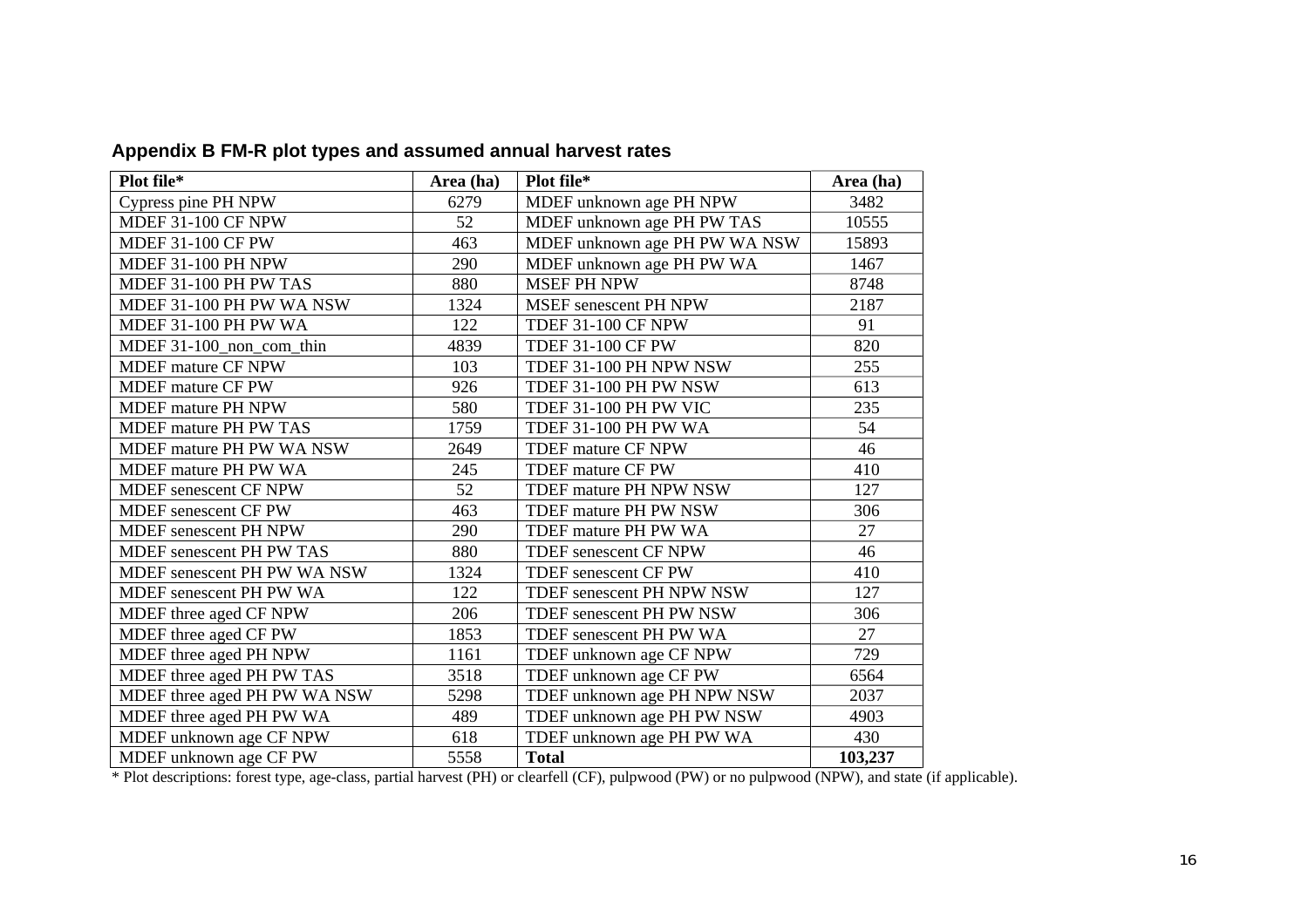# **Appendix C FM-NF50 plot types and assumed annual harvest rates**

|                              | Area |                                  | Area |
|------------------------------|------|----------------------------------|------|
| <b>Plot file</b>             | (ha) | <b>Plot file</b>                 | (ha) |
| Cypress pine PH NPW          | 3139 | MDEF unknown age CF PW           | 2779 |
| <b>MDEF 31-100 CF NPW</b>    | 26   | MDEF unknown age PH NPW          | 1741 |
| MDEF 31-100 CF PW            | 232  | MDEF unknown age PH PW TAS       | 5277 |
| <b>MDEF 31-100 PH NPW</b>    | 145  | MDEF unknown age PH PW WA NSW    | 7946 |
| MDEF 31-100 PH PW TAS        | 440  | MDEF unknown age PH PW WA        | 734  |
| MDEF 31-100 PH PW WA NSW     | 662  | MSEF PH NPW                      | 4374 |
| MDEF 31-100 PH PW WA         | 61   | MSEF senescent PH NPW            | 1094 |
| MDEF 31-100 non com thin     | 2419 | <b>TDEF 31-100 CF NPW</b>        | 46   |
| <b>MDEF mature CF NPW</b>    | 51   | <b>TDEF 31-100 CF PW</b>         | 410  |
| MDEF mature CF PW            | 463  | TDEF 31-100 PH NPW NSW           | 127  |
| MDEF mature PH NPW           | 290  | TDEF 31-100 PH PW NSW            | 306  |
| MDEF mature PH PW TAS        | 880  | TDEF 31-100 PH PW VIC            | 117  |
| MDEF mature PH PW WA NSW     | 1324 | <b>TDEF 31-100 PH PW WA</b>      | 27   |
| MDEF mature PH PW WA         | 122  | <b>TDEF mature CF NPW</b>        | 23   |
| MDEF senescent CF NPW        | 26   | TDEF mature CF PW                | 205  |
| <b>MDEF</b> senescent CF PW  | 232  | TDEF mature PH NPW NSW           | 64   |
| MDEF senescent PH NPW        | 145  | TDEF mature PH PW NSW            | 153  |
| MDEF senescent PH PW TAS     | 440  | TDEF mature PH PW WA             | 13   |
| MDEF senescent PH PW WA NSW  | 662  | <b>TDEF senescent CF NPW</b>     | 23   |
| MDEF senescent PH PW WA      | 61   | <b>TDEF</b> senescent CF PW      | 205  |
| MDEF three aged CF NPW       | 103  | <b>TDEF senescent PH NPW NSW</b> | 64   |
| MDEF three aged CF PW        | 926  | TDEF senescent PH PW NSW         | 153  |
| MDEF three aged PH NPW       | 580  | <b>TDEF</b> senescent PH PW WA   | 13   |
| MDEF three aged PH PW TAS    | 1759 | TDEF unknown age CF NPW          | 365  |
| MDEF three aged PH PW WA NSW | 2649 | TDEF unknown age CF PW           | 3282 |
| MDEF three aged PH PW WA     | 245  | TDEF unknown age PH NPW NSW      | 1019 |
| MDEF unknown age CF NPW      | 309  | TDEF unknown age PH PW NSW       | 2452 |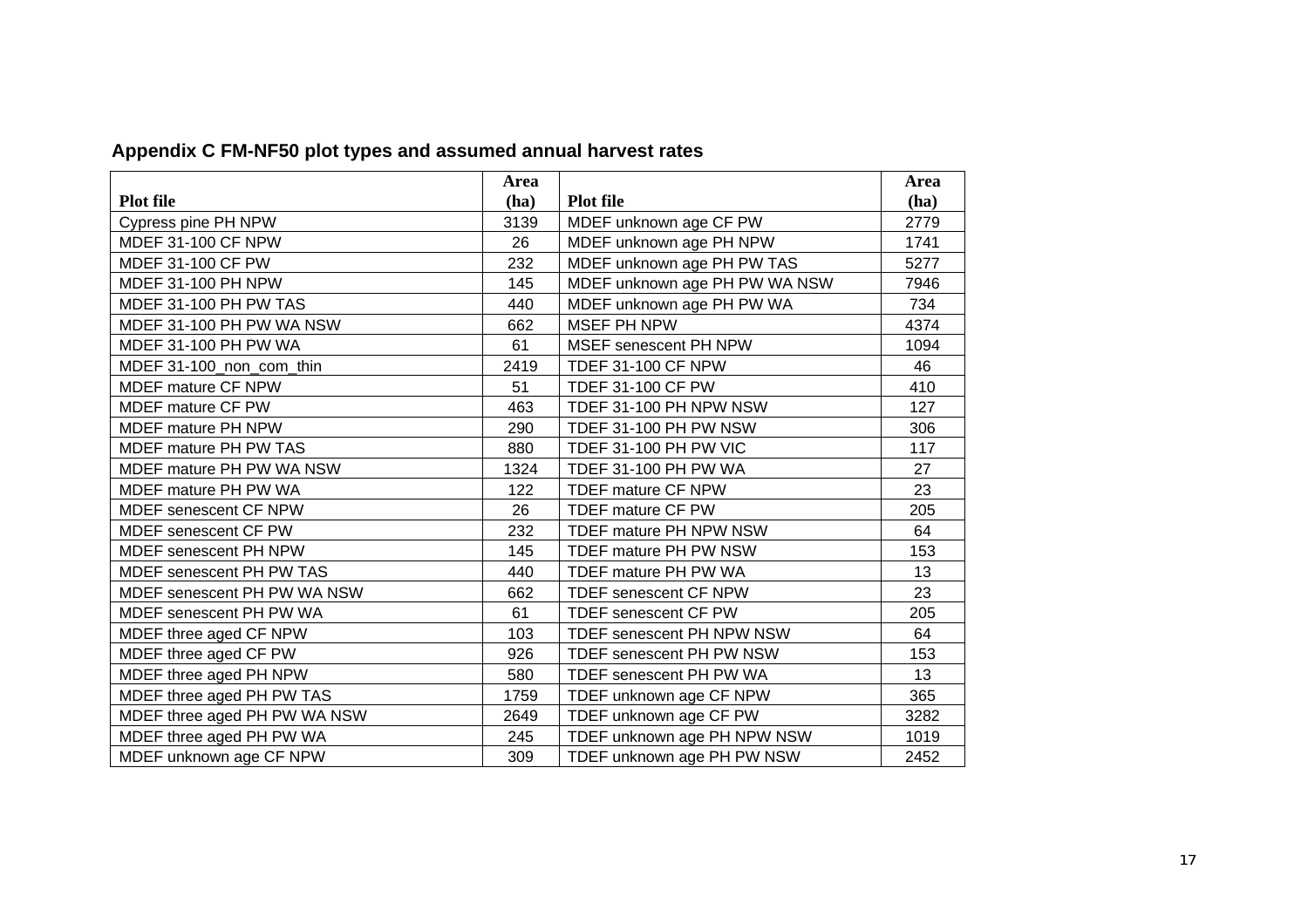| TDEF unknown age PH PW WA       | 215  | MDEF unknown age CF PW NH        | 2779 |
|---------------------------------|------|----------------------------------|------|
| Cypress pine PH NPW NH          | 3139 | MDEF unknown age PH NPW NH       | 1741 |
| MDEF 31-100 CF NPW NH           | 26   | MDEF unknown age PH PW TAS NH    | 5277 |
| MDEF 31-100 CF PW NH            | 232  | MDEF unknown age PH PW WA NSW NH | 7946 |
| MDEF 31-100 PH NPW NH           | 145  | MDEF unknown age PH PW WA NH     | 734  |
| MDEF 31-100 PH PW TAS NH        | 440  | MSEF PH NPW NH                   | 4374 |
| MDEF 31-100 PH PW WA NSW NH     | 662  | MSEF senescent PH NPW NH         | 1094 |
| MDEF 31-100 PH PW WA NH         | 61   | TDEF 31-100 CF NPW NH            | 46   |
| MDEF 31-100_non_com_thin NH     | 2419 | <b>TDEF 31-100 CF PW NH</b>      | 410  |
| MDEF mature CF NPW NH           | 51   | TDEF 31-100 PH NPW NSW NH        | 127  |
| MDEF mature CF PW NH            | 463  | TDEF 31-100 PH PW NSW NH         | 306  |
| MDEF mature PH NPW NH           | 290  | TDEF 31-100 PH PW VIC NH         | 117  |
| MDEF mature PH PW TAS NH        | 880  | TDEF 31-100 PH PW WA NH          | 27   |
| MDEF mature PH PW WA NSW NH     | 1324 | TDEF mature CF NPW NH            | 23   |
| MDEF mature PH PW WA NH         | 122  | TDEF mature CF PW NH             | 205  |
| MDEF senescent CF NPW NH        | 26   | TDEF mature PH NPW NSW NH        | 64   |
| MDEF senescent CF PW NH         | 232  | TDEF mature PH PW NSW NH         | 153  |
| MDEF senescent PH NPW NH        | 145  | TDEF mature PH PW WA NH          | 13   |
| MDEF senescent PH PW TAS NH     | 440  | TDEF senescent CF NPW NH         | 23   |
| MDEF senescent PH PW WA NSW NH  | 662  | <b>TDEF senescent CF PW NH</b>   | 205  |
| MDEF senescent PH PW WA NH      | 61   | TDEF senescent PH NPW NSW NH     | 64   |
| MDEF three aged CF NPW NH       | 103  | TDEF senescent PH PW NSW NH      | 153  |
| MDEF three aged CF PW NH        | 926  | TDEF senescent PH PW WA NH       | 13   |
| MDEF three aged PH NPW NH       | 580  | TDEF unknown age CF NPW NH       | 365  |
| MDEF three aged PH PW TAS NH    | 1759 | TDEF unknown age CF PW NH        | 3282 |
| MDEF three aged PH PW WA NSW NH | 2649 | TDEF unknown age PH NPW NSW NH   | 1019 |
| MDEF three aged PH PW WA NH     | 245  | TDEF unknown age PH PW NSW NH    | 2452 |
| MDEF unknown age CF NPW NH      | 309  | TDEF unknown age PH PW WA NH     | 215  |

\* Plot descriptions: Same as in Appendix B, only NH indicates the file is a 'no harvest' file (the corresponding harvest file has the same plot name without NH).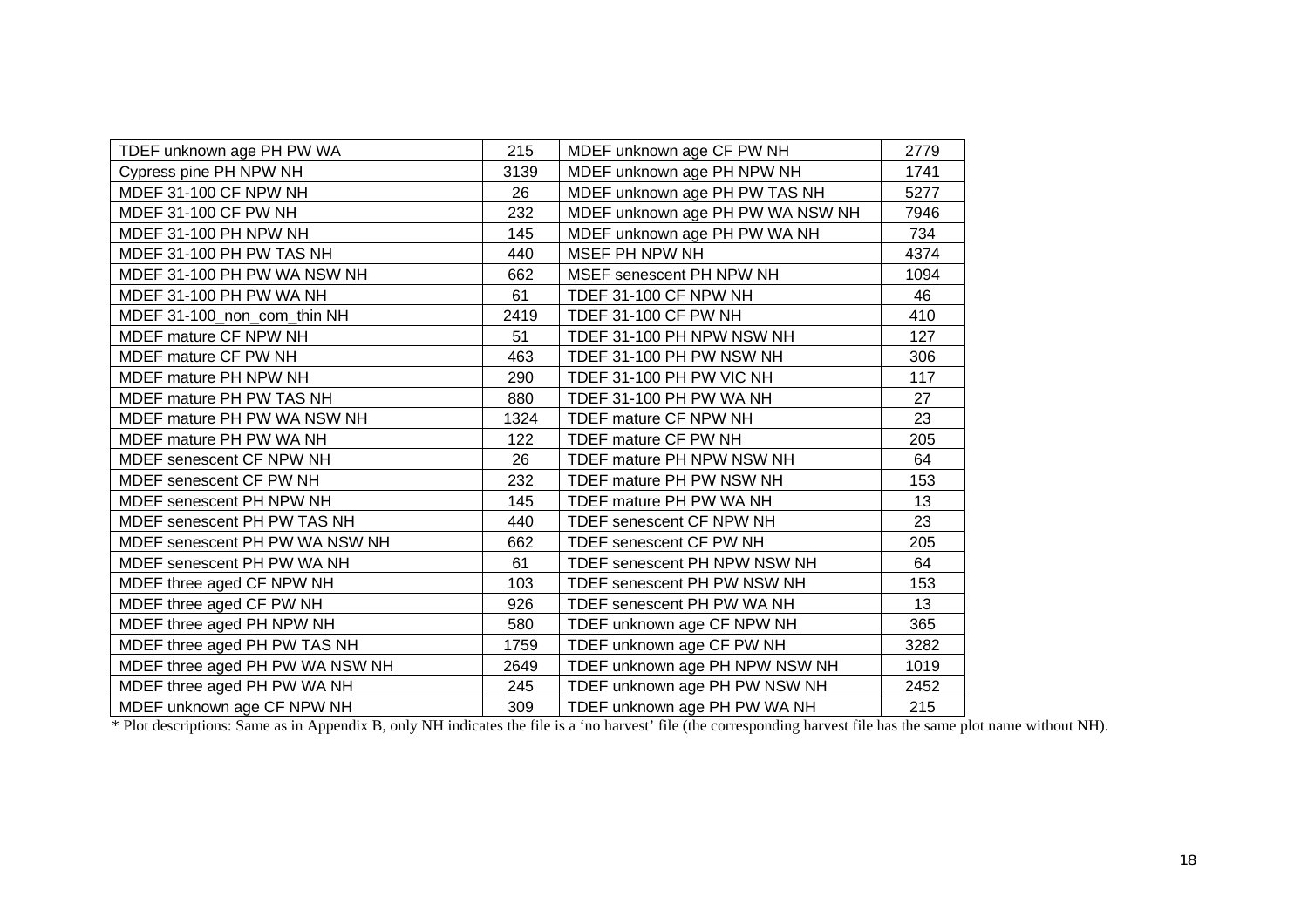#### References

Ajani J (2007). *The Forest Wars*. Melbourne University Press, Melbourne.

Ajani J (2008). Australia's Transition from Native Forests to Plantations: The Implications for Woodchips, Pulpmills, Tax Breaks and Climate Change. *Agenda* 15(3), 21-38.

Ajani J (2011). *Australia's Wood and Wood Products Industry Situation and Outlook – Working Paper*. Australian National University Fenner School of Environment and Society, Canberra.

Australian Bureau of Agricultural and Resource Economics and Sciences (2011a). *Australian Forest and Wood Products Statistics*. Australian Government, Canberra.

Australian Bureau of Agricultural and Resource Economics and Sciences (2011b). *Australian Commodity Statistics 2010*. Australian Government, Canberra.

Australian Bureau of Agricultural and Resource Economics and Sciences (2011c). *Australian Private Native Forestry Roundwood Removals – unpublished data*. Australian Government, Canberra.

Australian Government (2011a). Securing a Clean Energy Future: The Australian Government's Climate Change Plan. Australian Government, Canberra.

Australian Government (2011b). *Submission to the SBI and SBSTA: Forest Management Reference Level Submission*. UNFCCC Secretariat, Bonn, Germany.

Australian Government (2011c). *National Inventory Report 2009*. Australian Government, Canberra.

Brack C, Richards G, Waterworth R (2006). Integrated and comprehensive emissions estimation for greenhouse gases. *Sustain. Sci.* 1, 91-106.

Department of Treasury (DOT) (2011). *Strong Growth, Low Pollution: Modelling a Carbon Price*. Australian Government, Canberra.

Eggleston S, Buendia L, Miwa K, Ngara T, Tanabe K (Eds.) (2006). *2006 IPCC Guidelines for National Greenhouse Gas Inventories*. Institute for Global Environmental Strategies, Japan.

Food and Agriculture Organization (FAO) (2011). *FAOSTAT database*. http://www.fao.org/forestry/databases/29420/en/ (27 July 2011).

Liberal Party of Australia (LPA) and National Party of Australia (NPA) (2010). *The Coalition's Direct Action Plan: Environment & Climate Change*. LPA and NPA, Canberra.

Macintosh A (2011). LULUCF in the post-2012 regime: fixing the problems of the past? *Climate Policy* (in press).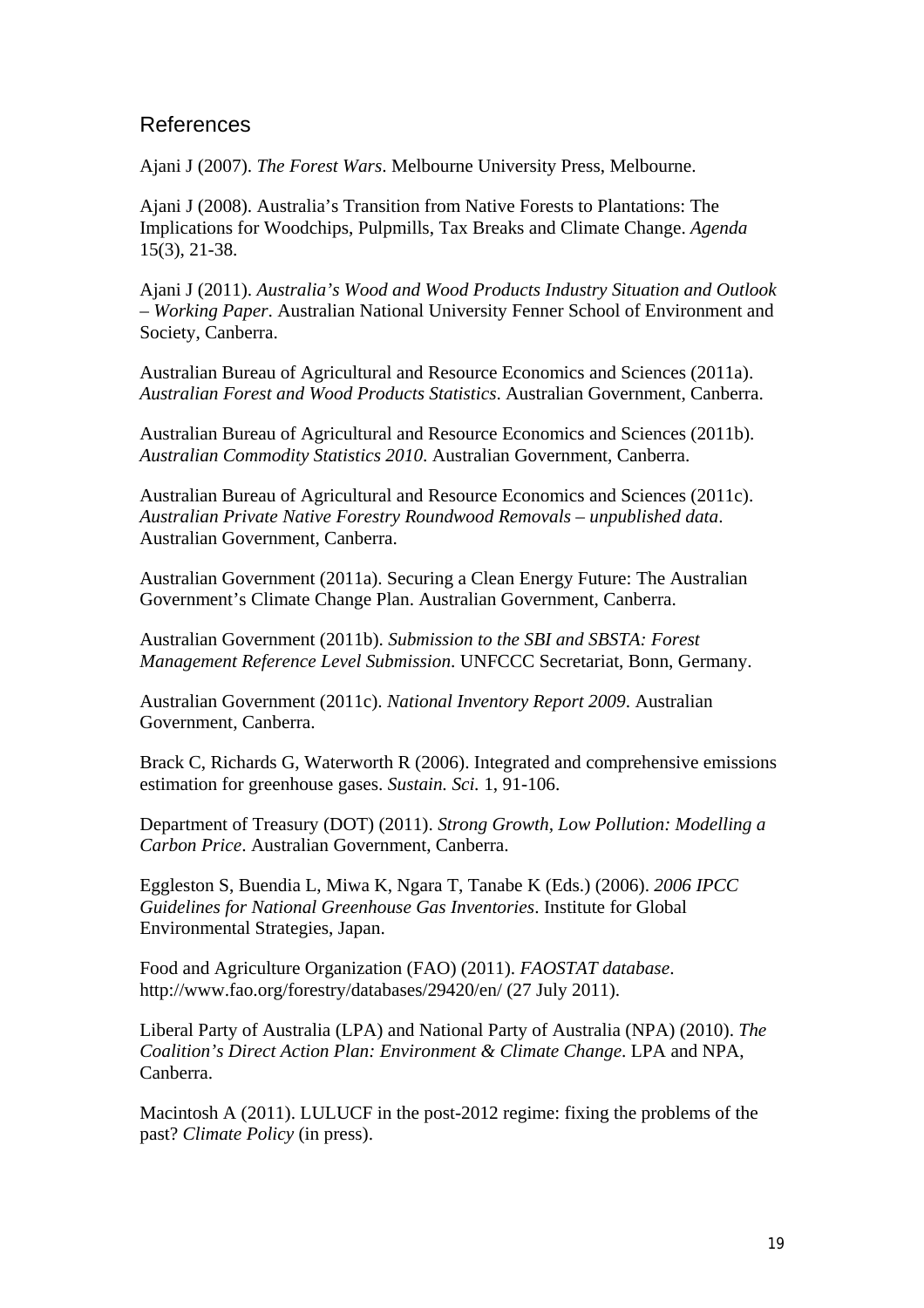Mackey B, Keith H, Berry S, Lindenmayer D (2008). *Green Carbon: The Role of Natural Forests in Carbon Storage*. ANU E-Press, Canberra.

Montreal Process Implementation Group (MPIG) (2008). *Australia's State of the Forests Report: Five-yearly Report 2008*. Australian Government, Canberra.

Richards G, Borough C, Evans D, Reddin A, Ximenes F, Gardner D (2007). Developing a carbon stocks and flows model for Australian wood products. *Australian Forestry* 70(2), 108-119.

Richards G, Brack C (2004). A modelled carbon account for Australia's post-1990 plantation estate. *Australian Forestry* 67(4), 289-300.

Richards G, Evans D (2004). Development of a carbon accounting model (FullCAM vers. 1.0) for the Australian continent. *Australian Forestry* 67(4), 277-283.

Roxburgh S, Wood S, Mackey B, Woldendorp G, Gibbons P (2006). Assessing the carbon sequestration potential of managed forests: a case study from temperate Australia. *Journal of Applied Ecology* 43, 1149-1159.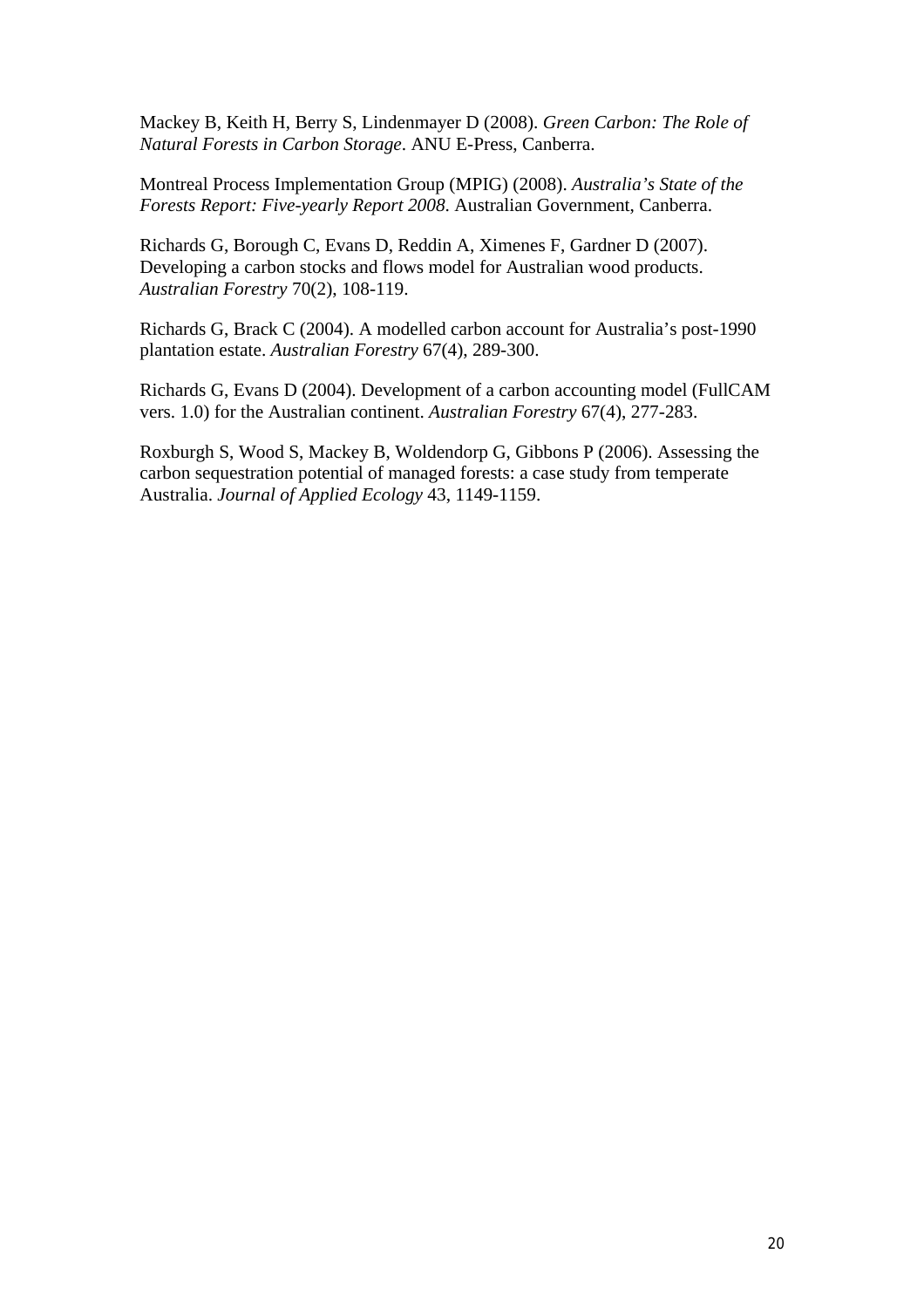**[This page has intentionally been left blank]**